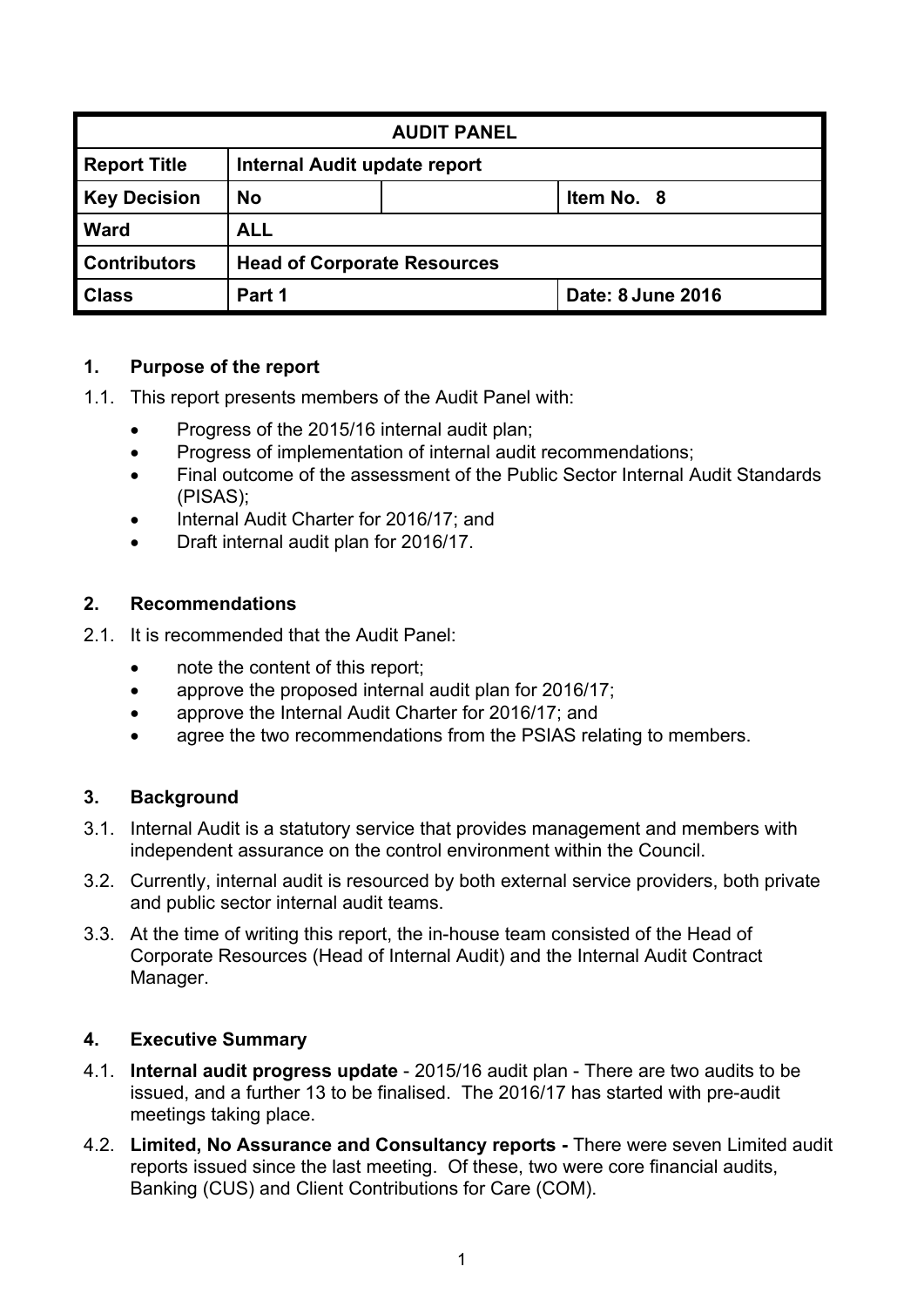- 4.3. **High or Medium recommendations not agreed –** Management have agreed all High and Medium recommendations.
- 4.4. **Progress on the implementation of recommendations -** There are 37 non-school and 84 school recommendations overdue. There were 12 follow-up audits completed in the period:
	- 10 corporate with 44/49 (90%) of recommendations either implemented or in progress; and
	- 2 schools with 18/19 (95%) of recommendations either implemented or in progress.
- 4.5. **The Internal Audit Service –** The recruitment of three principal auditors has concluded. The internal audit service will continue to be supported by the Croydon Framework (Mazars), Royal Borough of Greenwich and independent IT auditor for 2016/17.
- 4.6. **Proposed Internal Audit plan for 2016/17** following the inquorate Audit Panel meeting in March the draft plan is resubmitted to the Audit Panel for approval.
- 4.7. **Public Sector Internal Audit Service (PSIAS) -** the external independent service assessment has taken place and the assessor's conclusion was - the Internal Audit Service is compliant with the requirements of the PSIAS**.**

### **5. Internal audit progress update - 2015/16 audit plan**

5.1. There are six corporate audits to be issued as a draft, with a further nine to be finalised. They are:

To be issued

- PFI Monitoring (RRE); and
- Leaving Care 18+ (CYP).

To be finalised:

- Direct Payments 15/16 Core Satisfactory;
- Non-current Assets 15/16 Core Satisfactory;
- Accounts Payable 15/16 Core No Assurance;
- Payments to Adult Care Providers 15/16 Core Limited;
- Public Health statutory services and providing services to the NHS Satisfactory;
- Better Care Fund Limited;
- Housing Bed & Breakfast, Hostels and Temporary Accommodation Limited;
- Employer Agents, Pupil Payments (contract management) Satisfactory;
- Anti-fraud and Corruption Team (AFACT) Satisfactory;
- Disaster Recovery / BCP Satisfactory;
- Appointeeships, Deputyships and Safeguarding of clients assets -Satisfactory;
- Speech and Language Therapy (contract management) Substantial;
- Environmental Health Food safety, Hygiene and Standards Satisfactory; and
- Processes for Payments to Main Care Providers Consultancy.
- 5.2. There are four school audits to be finalised:
	- Prendergast Hillyfields Substantial;
	- Prendergast Ladywel Satisfactory; l
	- Prendergast Vale College Substantial, and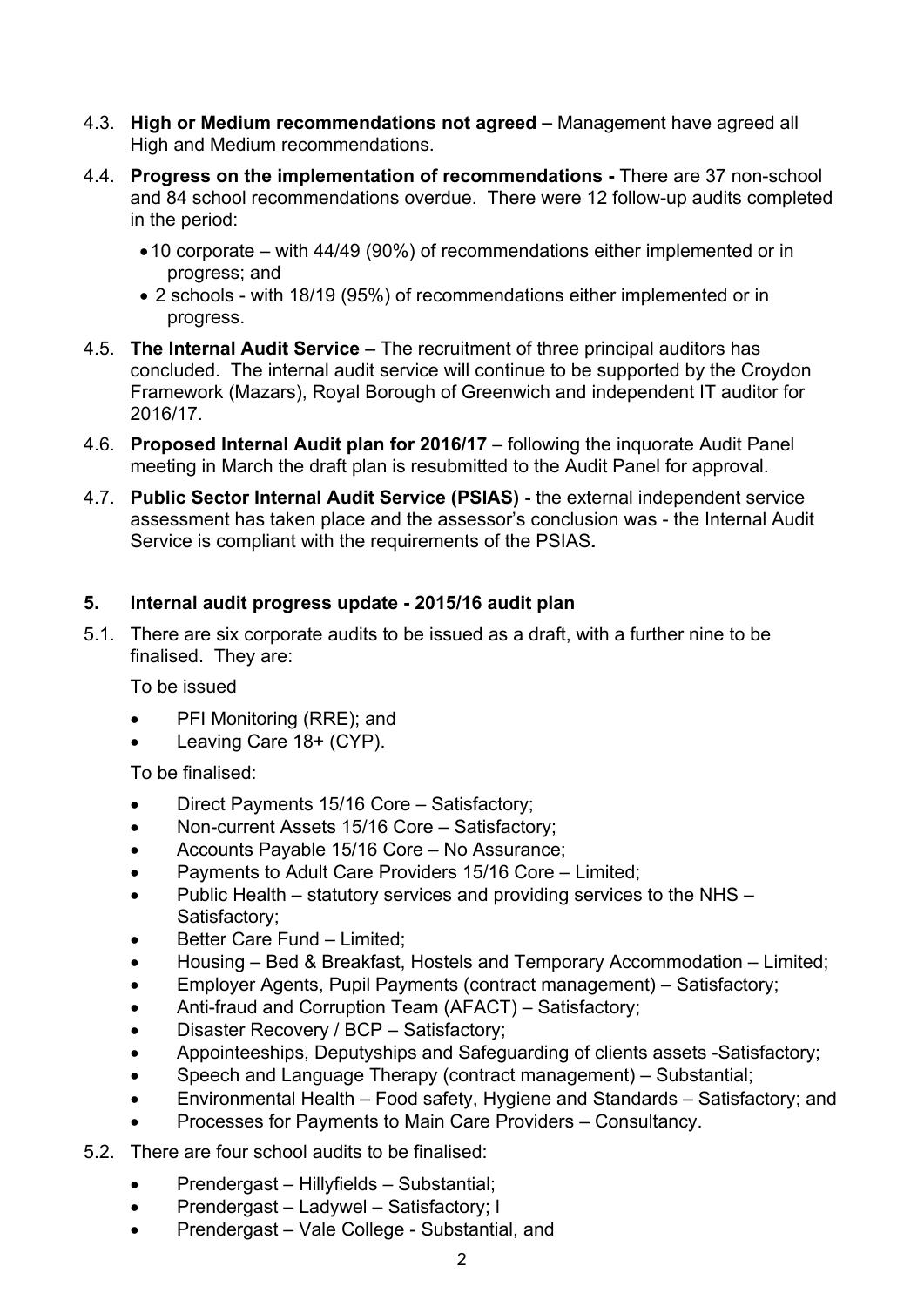- Kilmorie Satisfactory.
- 5.3. The table below details the audits issues since the last meeting, by audit opinion.

| Dir.       | <b>Audit (Corporate)</b>                                       | Date of      | <b>Audit</b>   | <b>Recs. Made</b> |                          |                |
|------------|----------------------------------------------------------------|--------------|----------------|-------------------|--------------------------|----------------|
|            |                                                                | <b>Final</b> | <b>Opinion</b> | H                 | M                        | L              |
| <b>RRE</b> | <b>Commissioning and Procurement</b><br><b>Board</b>           | 04/05/16     | Limited        | 1                 | 6                        |                |
| <b>CUS</b> | <b>Local Transparency Code</b>                                 | 03/05/16     | Limited        | $\mathbf{1}$      | $\overline{2}$           |                |
| <b>CUS</b> | <b>Client Contributions for Care</b><br>Provision 15-16 (Core) | 01/04/16     | Limited        | 2                 | 8                        | $\mathbf{1}$   |
| <b>CUS</b> | Banking 15-16 (Core)                                           | 07/03/16     | Limited        | $\mathbf{1}$      | 3                        | 1              |
| <b>CYP</b> | <b>Children Centre Contracts</b>                               | 14/04/16     | Limited        | $\mathbf{1}$      | 5                        | $\overline{2}$ |
| <b>COM</b> | IT Backup and BCP for Adult Social<br>Care System              | 04/04/16     | Limited        | $\overline{2}$    | 1                        |                |
| <b>COM</b> | Learning and Disability Respite -<br>contract management       | 14/03/16     | Limited        | $\overline{a}$    | 8                        |                |
| <b>RRE</b> | Pensions 15-16 (Core)                                          | 01/04/16     | Satisfactory   | $\overline{a}$    | $\overline{4}$           |                |
| <b>RRE</b> | Capital Expenditure 15-16 (Core)                               | 22/03/16     | Satisfactory   |                   | 3                        |                |
| <b>RRE</b> | Budget Monitoring 15-16 (Core)                                 | 01/03/16     | Satisfactory   |                   | 3                        | 1              |
| <b>CUS</b> | Adherence to the DPA 1998                                      | 04/05/16     | Satisfactory   | -                 | 6                        |                |
| <b>CUS</b> | <b>Public Access to Information</b>                            | 04/05/16     | Satisfactory   | $\overline{a}$    | $\overline{7}$           | 1              |
| <b>CUS</b> | Housing Benefit and CTRS 15-16<br>(Core)                       | 21/04/16     | Satisfactory   |                   | 4                        | $\overline{2}$ |
| <b>CUS</b> | <b>Housing Register and Offers</b>                             | 11/04/16     | Satisfactory   | 1                 | $\overline{2}$           | $\mathbf{1}$   |
| <b>CUS</b> | Council Tax 15-16 (Core)                                       | 07/03/16     | Satisfactory   | 1                 | $\overline{\phantom{0}}$ | 2              |
| <b>CUS</b> | <b>NNDR 15-16 (Core)</b>                                       | 07/03/16     | Satisfactory   | $\mathbf{1}$      | $\overline{a}$           | $\overline{2}$ |
| <b>RRE</b> | Payroll 15-16 (Core)                                           | 11/04/16     | Substantial    |                   | 1                        | 1              |
| <b>CUS</b> | In-house Bailiff Service / Enforcement<br>Agency               | 01/03/16     | Substantial    |                   | 1                        |                |

| Dir.       | <b>Audit (School)</b>              | Date of<br><b>Final</b> | <b>Audit</b><br><b>Opinion</b> | <b>Recs. Made</b> |                     |  |
|------------|------------------------------------|-------------------------|--------------------------------|-------------------|---------------------|--|
| <b>SCH</b> | Athelney Primary School 15-16      | 10/03/16                | Satisfactory                   |                   | $-7$ 1              |  |
| <b>SCH</b> | Sedgehill Secondary School 15-16   | 26/04/16                | Satisfactory                   |                   | $3 \quad 7 \quad 1$ |  |
| <b>SCH</b> | <b>Forest Hill Secondary 15-16</b> | 25/02/16                | Satisfactory                   |                   | $-115$              |  |

5.4. There were no additional audits since the last meeting. Due to resources and timing, two were audits were cancelled. They were: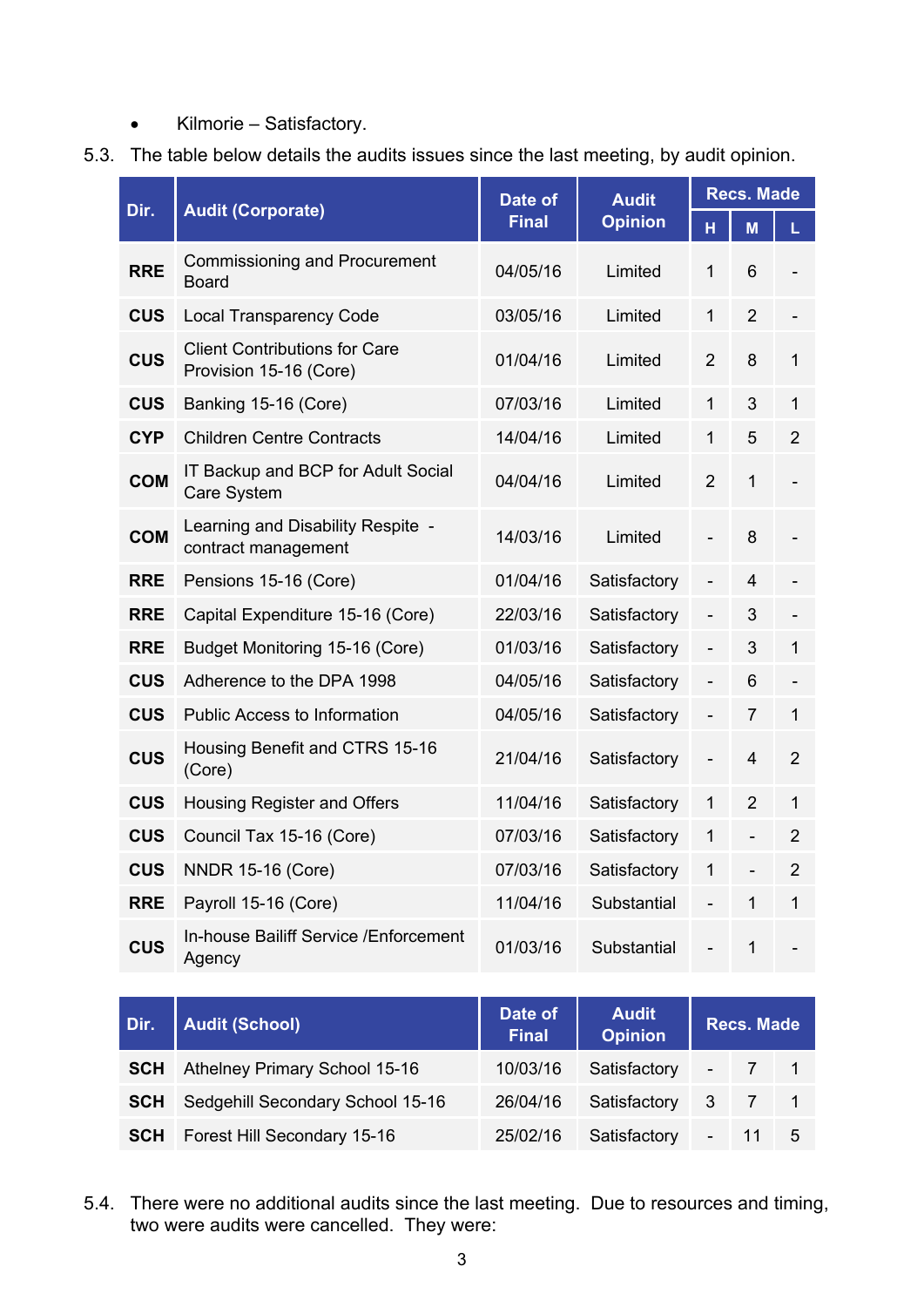- Voluntary and Community Sector Contracts; and
- School Thematic Policies.

## **6. Limited , No Assurance and Consultancy reports**

- 6.1. There were seven 'Limited' opinion reports issued since the last meeting:
	- Commissioning and Procurement Board;
	- Local Transparency Code;
	- Client Contributions for Care Provision 15-16 (Core);
	- Banking 15-16 (Core);
	- Children Centre Contracts;
	- IT Backup and BCP for Adult Social Care System; and
	- Learning and Disability Respite contract management.
- 6.2. While these reports are diverse in the range of activities audited, some common improvement areas relate to:
	- Absence of up to date process and procedure notes;
	- Lack of evidence for review / approval of transactions; and
	- Lack of timely actions and monitoring.
- 6.3. Common to all of these is the pressure on managers and staff as the Council continues to work to maintain services with reducing resources. The executive summaries from these reports can be found at Appendix 2.

## **7. High or Medium recommendations not agreed**

7.1. Since the last meeting, management have agreed all High or Medium recommendations made by internal audit prior to finalisation.

### **8. Progress on the implementation of recommendations.**

### Follow-ups

- 8.1. Non-school reviews with High or Medium recommendations are followed-up within nine months of the final report. School audits with a negative assurance opinion (i.e. 'Limited' or 'No assurance') also receive a follow-up review.
- 8.2. There were 12 follow up reviews completed since the last report, 10 corporate and two school. The results were:

| Implemented | In Progress | Superseded     | <b>Not</b><br>Implemented | <b>Total Recs</b> |
|-------------|-------------|----------------|---------------------------|-------------------|
| 42          | 20          | $\blacksquare$ | h                         | 68                |
| 62%         | 29%         | $\blacksquare$ | 9%                        | 100%              |

8.3. Over 90% of recommendations were either implemented in full or were in progress. Details of the follow-up review can be found in Appendix 3.

Re-occurring recommendations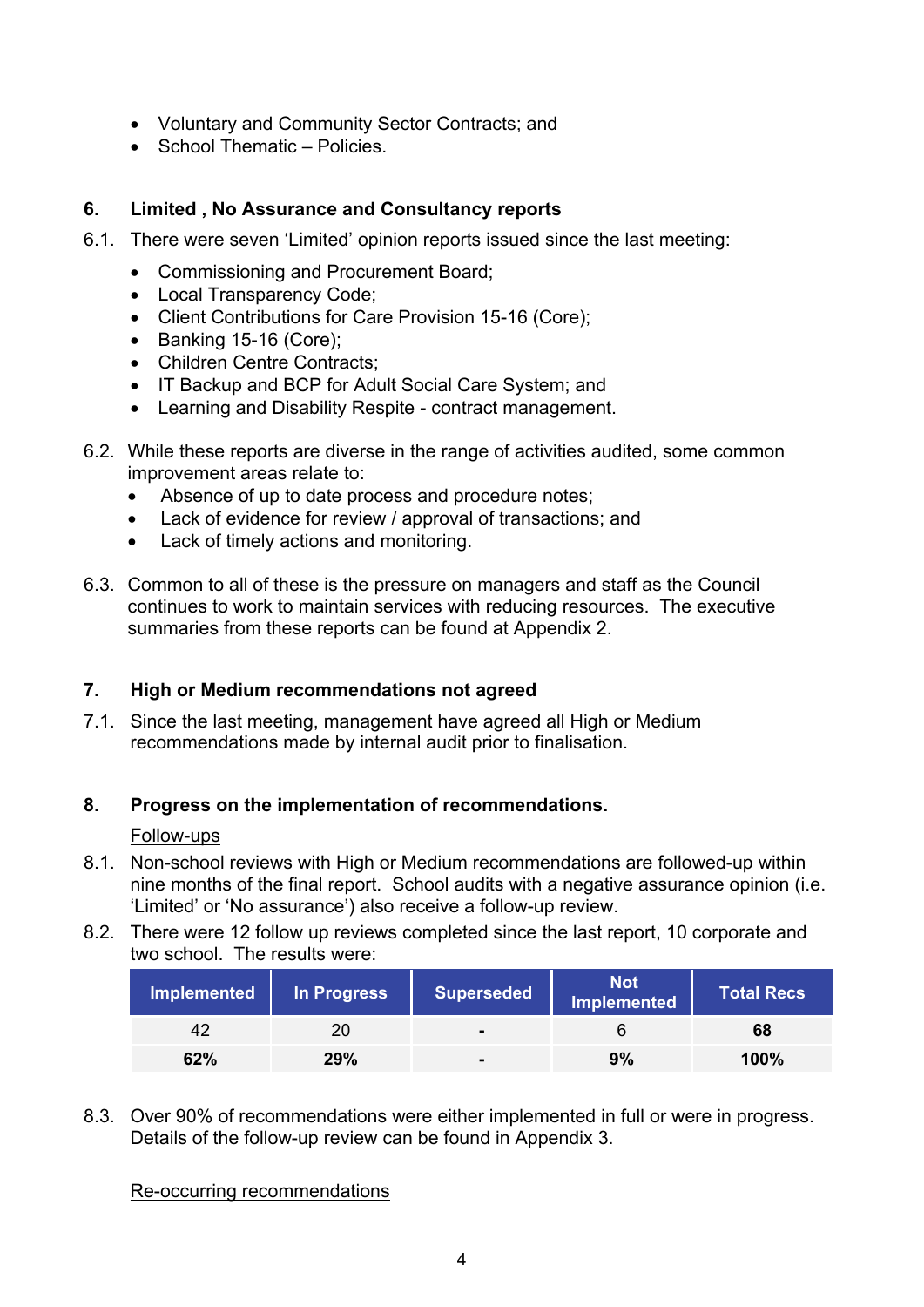- 8.4. Where a recommendation for a core financial review is remade the, this is reported as a re-occurring recommendation. The previous year's recommendation is closed down, and the new recommendation (the re-occurring recommendation) is then monitored.
- 8.5. Below are the 12 re-occurring recommendations that have been identified since the last meeting.
	- $\bullet$  Banking 1 rec since 2014/15
		- o Procedure notes for all areas need to be created
	- Treasury Management 1 rec since 2013/14
		- o Reconciliation of deposits, market loans and Public Work Loan Board Loans not being reviewed by independent officer.
	- Budget Setting 3 rec since 2012/13
		- o Approvals of budget movements (i.e. carry forwards) should be defined in finance procedures and approval should be documented and kept.
		- o Budget holders not always signing their budget monitoring reports as correct.
		- o Budget variances (£5k or 1% of the budget whichever is greater) are not being consistently recorded in the budget control reports.
	- Capital Expenditure 1 rec since 2014/15
		- o Monthly progress reports (Highlight reports) are not consistently completed
	- Client Contributions for Care Provision 3 recs since 2014/15
		- o Initial and reassessments are not completed in a timely manor
		- $\circ$  Consent from clients to share personal information not formally applied for
		- o Scanning of client files (including backlog) for DPA security purposes not completed.
	- $\bullet$  Payroll 1 rec since 2014/15
		- o PAYE and NI reconciliations not being independently checked.
	- $\bullet$  Pensions 2 recs since 2014/15
		- o Scanning of documents for electronic records still not resolved.
		- o Reconciliations between Pension contributions received and payroll and the general ledger are not regularly conducted and not independently check and verified.

### 8.6. Superseded

No recommendations were superseded since the last report.

Implementation of recommendations

8.7. The table below shows the status of high and medium recommendations made by Internal Audit as at the 13/05/16.

| <b>Lead</b><br>Dir. | <b>Previous</b><br>o/due<br>recs. | <b>Current</b><br>o/due<br>recs at<br>13/05/16 | <b>Current</b><br><b>recs</b><br>with $2+$<br><b>changes</b> | <b>Previous</b><br>no. of<br>open recs since<br>at 29/02/16 29/02/16 | <b>Recs re- New</b><br><b>opened</b> | <b>recs</b><br>since<br>29/02/16 | <b>Rec</b><br><b>closed</b><br>since<br>29/02/16 | <b>Current</b><br>open<br>recs at<br>13/05/16 |
|---------------------|-----------------------------------|------------------------------------------------|--------------------------------------------------------------|----------------------------------------------------------------------|--------------------------------------|----------------------------------|--------------------------------------------------|-----------------------------------------------|
| <b>RRE</b>          | 10                                |                                                | 3                                                            | 16                                                                   |                                      | -24                              | (19)                                             | 28                                            |
| <b>CUS</b>          |                                   | 9                                              |                                                              | 26                                                                   | $\overline{\phantom{a}}$             | 42                               | (8)                                              | 60                                            |
| <b>COM</b>          | 4                                 | 14                                             | $\overline{\phantom{a}}$                                     |                                                                      | 3                                    | 13                               | (6)                                              | 17                                            |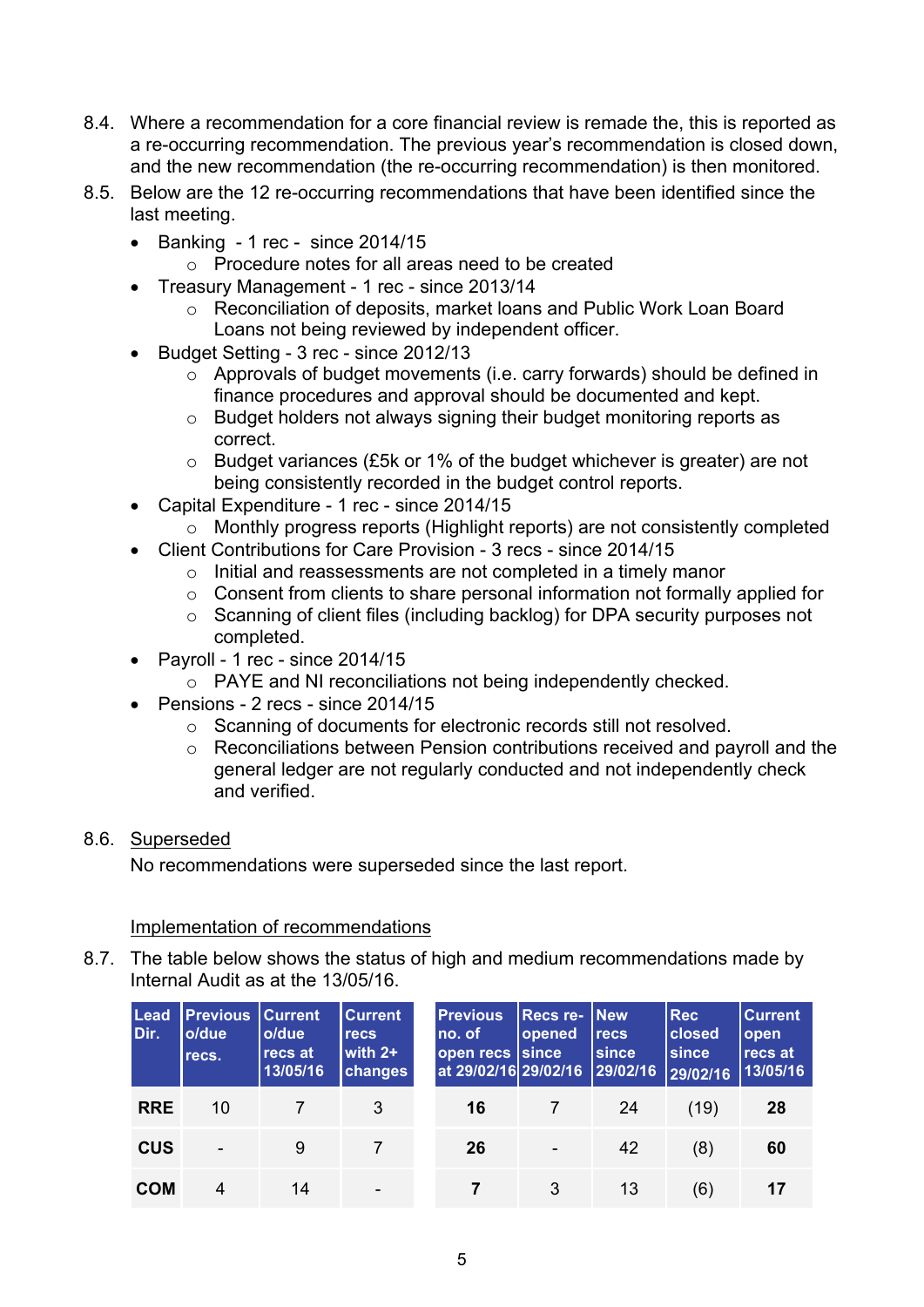| Lead<br>Dir. | <b>Previous</b><br>o/due<br>recs. | <b>Current</b><br>o/due<br>recs at<br>13/05/16 | <b>Current</b><br>recs<br>with $2+$<br>changes | <b>Previous</b><br>no. of<br>open recs<br>at 29/02/16 29/02/16 | Recs re-<br>opened<br>Isince | <b>New</b><br>recs<br>since<br>29/02/16 | <b>Rec</b><br>closed<br>since<br>29/02/16 | <b>Current</b><br>open<br>recs at<br>13/05/16 |
|--------------|-----------------------------------|------------------------------------------------|------------------------------------------------|----------------------------------------------------------------|------------------------------|-----------------------------------------|-------------------------------------------|-----------------------------------------------|
| <b>CYP</b>   | 3                                 | 7                                              |                                                | 9                                                              | $\qquad \qquad -$            | 6                                       | (2)                                       | 13                                            |
| <b>Tot</b>   | 17                                | 37                                             | 10                                             | 58                                                             | 10                           | 85                                      | (35)                                      | 118                                           |
| <b>SCH</b>   | 77                                | 84                                             | 3                                              | 113                                                            | 6                            | 24                                      | (27)                                      | 116                                           |
| <b>Tot</b>   | 94                                | 121                                            | 13                                             | 171                                                            | 16                           | 109                                     | (62)                                      | 234                                           |

- 8.8. The percentage of overdue recommendations to open ones for all areas is 52%. This is broken down by:
	- Corporate 31% a slight increase from the 29% reported last time.
	- Schools 72%, which is in increase from the 68% reported last time.

## **9. The Internal Audit Service**

- 9.1. Although the Royal Borough of Greenwich advised us that they might no longer be able to conduct the school audits for us during 2016/17, they have found some capacity. They will be conducting some of the schools in the plan. The in-house team will conduct the rest.
- 9.2. Recruitment of three Principal Internal Auditors for the in-house team is now underway. The plan to have trainees remains but not until 2017/18 to ensure that the in-house team are fully established first.
- 9.3. Internal audit will continue to make use of the Croydon Framework (Mazars). They will be conducting the core financial audit and IT for 2016/17.
- 9.4. Officers continue to explore shared service and joint procurement opportunities with other Boroughs. These could include both the Internal Audit and Counter Fraud services.

### **10. Internal audit plan for 2016/17**

10.1. The proposed internal audit plan for 2016/17 can be found in Appendix1. This was presented to the Internal Control Board and Audit Panel for approval in March. However as the meeting was inquorate, it is represented here at Appendix 1 for approval.

### **11. Public Sector Internal Audit Standards (PSIAS)**

- 11.1. The independent external PSIAS assessment took place in February 2016.
- 11.2. The full report is presented at Appendix 5. The conclusion from the assessor was: "We are pleased to report that the external assessment has concluded that the LBL Internal Audit Service is compliant with the requirements of the PSIAS".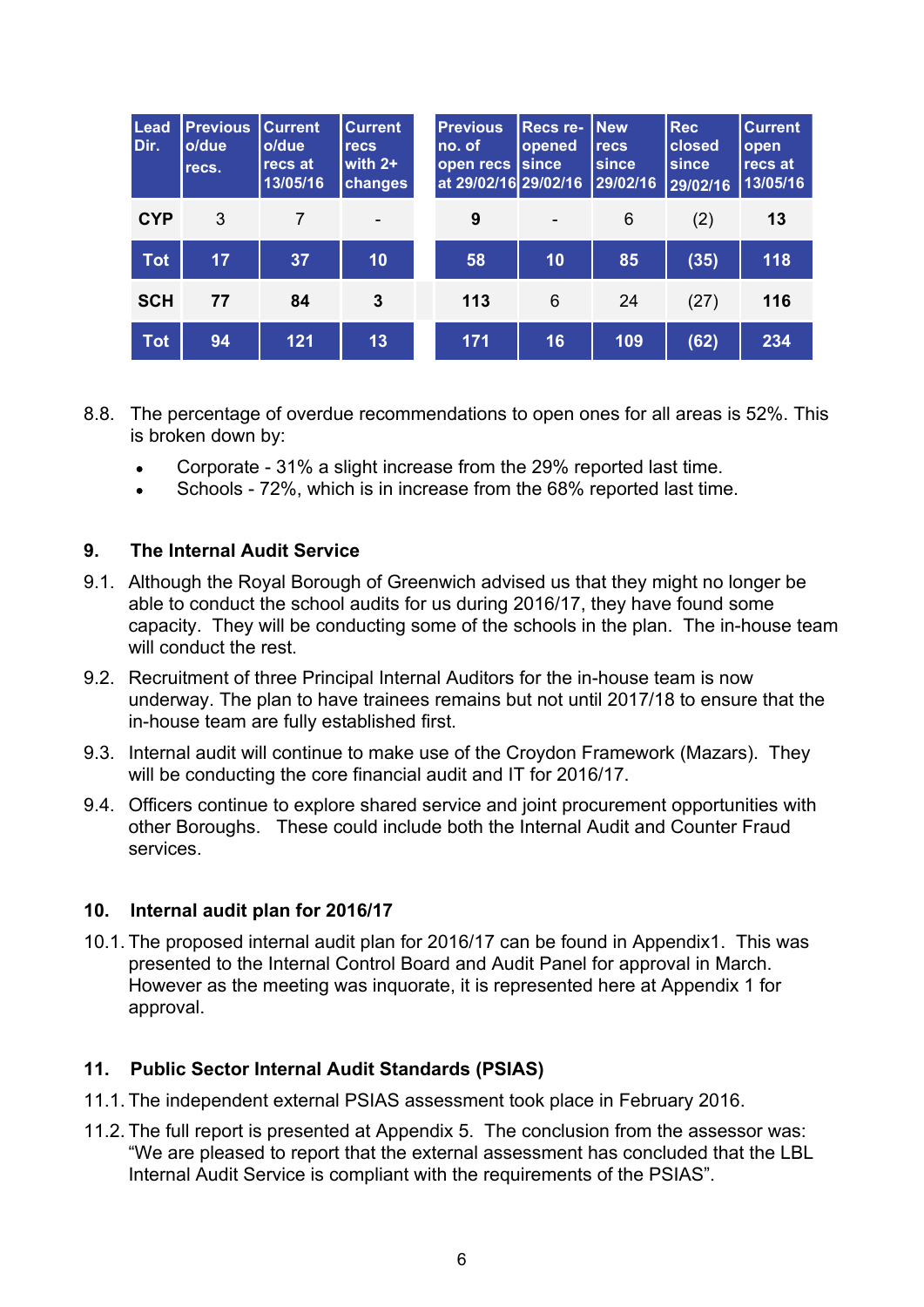- 11.3. The assessor has made some recommendations to improve the service. These recommendations are not a condition of the compliance with the standard but advisory to assist with continuous improvement.
- 11.4. The recommendations that Members are requested to agree are listed below.
	- The Audit Panel and the Internal Control Board (ICB) should consider holding incamera meetings with the Internal Audit Contract manager to ascertain if this manager has any concerns as to the independence of the present arrangements. This should be done at least annually in general terms and whenever an audit of a system managed by the HIA is undertaken. The CFO should provide similar support to the IA Contract Manager in regard to the audit of any system managed by the HIA.
	- The Audit Panel should consider annually completing an effectiveness assessment that includes an assessment of the effectiveness of the internal audit service and HIA. A number of assessment templates exist. The NHS typically uses one prepared by the Healthcare Financial Management Association (HFMA).
- 11.5. Internal audit's response to the recommendations for officers can be found in the 'Annual assurance Report' to be presented to the June meeting of the Panel.

## **12. Legal implications**

12.1. There are no legal implications arising directly from this report.

### **13. Financial implications**

13.1. There are no financial implications arising directly from this report.

### **14. Equalities implications**

14.1. No direct equalities implications have been identified, in terms of adverse impact, with respect to the Council's obligations under the Equality Act 2010.

### **15. Crime and disorder implications**

15.1. There are no crime and disorder implications arising directly from this report.

### **16. Environmental implications**

16.1. There are no specific environmental implications arising directly from this report.

### **17. Background papers**

17.1. There are no background papers.

If there are any queries on this report, please contact David Austin, Head of Corporate Resources, on 020 8314 9114, or email him at: [david.austin@lewisham.gov.uk](mailto:david.austin@lewisham.gov.uk)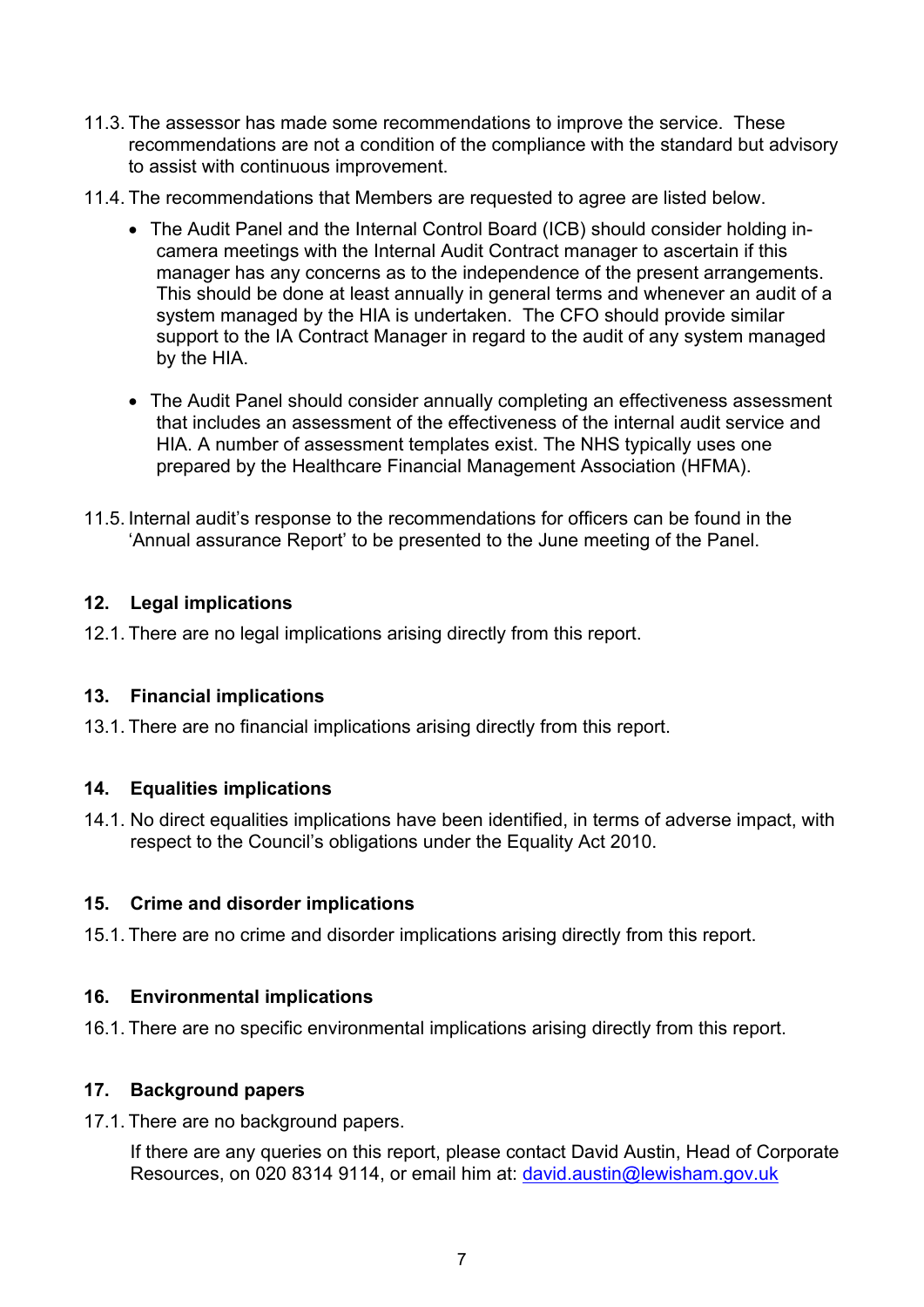Corporate Audits - (sorted by Core, IT, Contract, General and Grants).

| Dir.       | Lead   Name of Audit                                     | <b>Indicative Scope</b>                                                                                                                                                                                                                     | <b>Linked to which Corporate Risk</b>                                                          |
|------------|----------------------------------------------------------|---------------------------------------------------------------------------------------------------------------------------------------------------------------------------------------------------------------------------------------------|------------------------------------------------------------------------------------------------|
| <b>RRE</b> | <b>Budget Monitoring 16-17</b><br>(Core Financial Audit) | .Budget monitoring of individual budget holders<br>•Virements<br>•Budget setting                                                                                                                                                            | 6. Financial Failure and inability to<br>maintain service delivery within a<br>balanced budget |
| <b>RRE</b> | Capital Expenditure 16-17<br>(Core Financial Audit)      | • Project management of capital projects / programmes<br>•Payments accuracy / authorisation etc<br>•Budget monitoring<br>•Governance of corporate project board,<br>•Expenditure monitored for closed projects.                             | 6. Financial Failure and inability to<br>maintain service delivery within a<br>balanced budget |
| <b>RRE</b> | Main Accounting 16-17<br>(Core Financial Audit)          | •Feeder systems<br>•Reconciliations<br>•Suspense / holding accounts<br>•Access / separation / limits etc of the financial system.<br>•Journals<br>•Changes to budgets<br>•Exception reports<br>•Virements<br>•Final Accounts reconciliation | 6. Financial Failure and inability to<br>maintain service delivery within a<br>balanced budget |
| <b>RRE</b> | Non-Current Assets 16-17<br>(Core Financial Audit)       | •Additions, depreciations, valuation and Verification of assets<br>.Right to buy and other disposals<br>•Reconciliations<br>•Leases<br>•Transfer of assets to community                                                                     | 6. Financial Failure and inability to<br>maintain service delivery within a<br>balanced budget |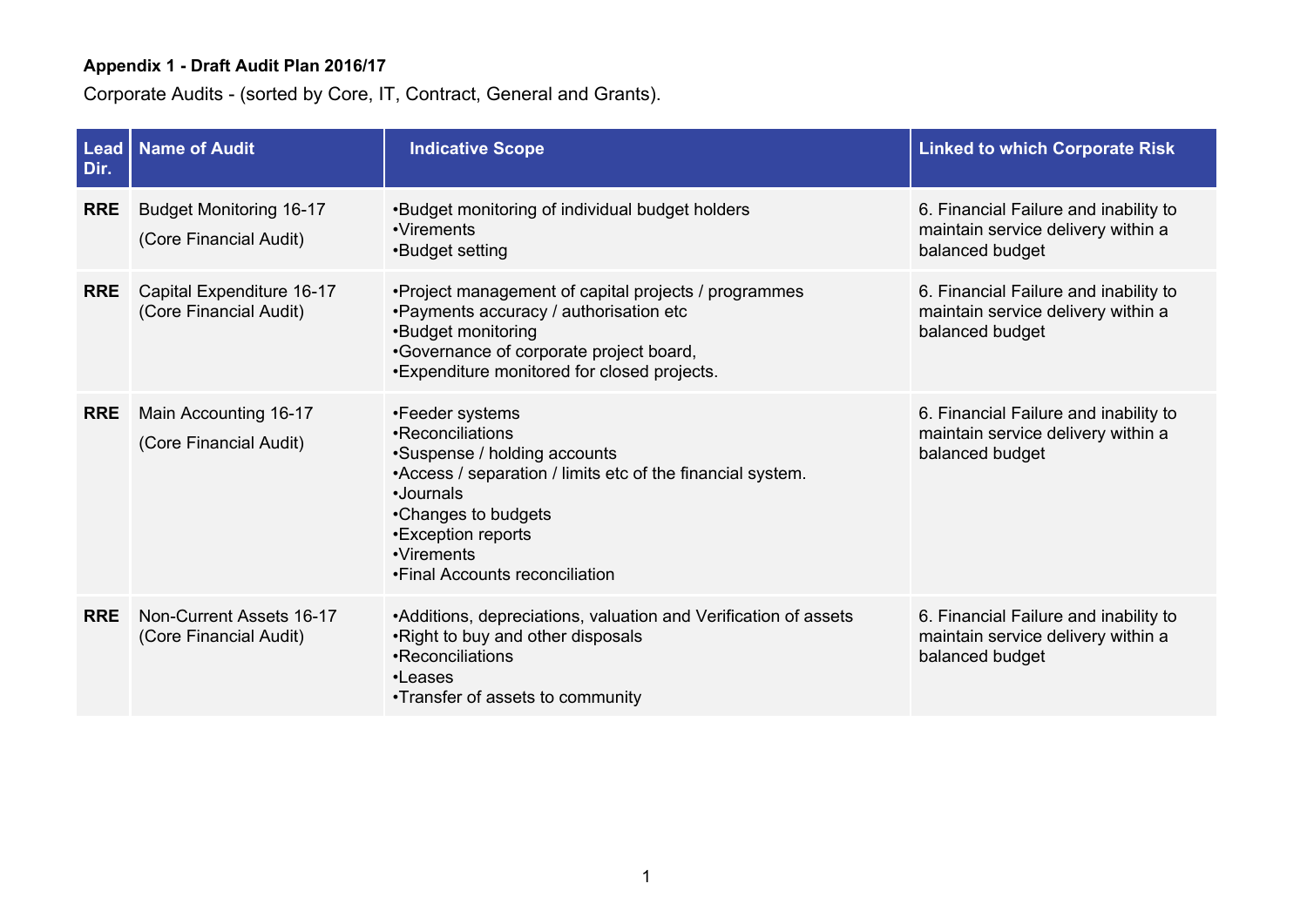| $Leaf$<br>Dir. | <b>Name of Audit</b>                                             | <b>Indicative Scope</b>                                                                                                                                                                                                                                                                                                                                                                                                                                    | <b>Linked to which Corporate Risk</b>                                                                                              |
|----------------|------------------------------------------------------------------|------------------------------------------------------------------------------------------------------------------------------------------------------------------------------------------------------------------------------------------------------------------------------------------------------------------------------------------------------------------------------------------------------------------------------------------------------------|------------------------------------------------------------------------------------------------------------------------------------|
| <b>RRE</b>     | Payroll 16-17<br>(Core Financial Audit)                          | •Benefits (maternity, paternity etc) entitlement / payments /<br><b>Sickness</b><br>•Statutory regulations (i.e. P60, P45)<br>•Deductions from salaries for third parties, council purposes and<br>statutory purposes.<br>•Overpayments<br>. Payments - including amendments, honorarium, petty cash claims<br>•BACS and non-BACS payment controls<br>•Starters / Leavers<br>•Reconciliations<br>•Exception reports / Monitoring                           | 6. Financial Failure and inability to<br>maintain service delivery within a<br>balanced budget                                     |
| <b>RRE</b>     | Pensions for LGPS and TPS<br>$16 - 17$<br>(Core Financial Audit) | •Contributions (including AVC)<br>•Benefits payable (including abroad and benefits paid to<br>dependents)<br>•Auto enrolment - 2nd round of auto enrolment due in 16/17 for<br>current employees<br>•Transfers in or out of the scheme<br>•Investments<br>•Management Fees<br>•Governance of the Scheme (PSP Act 2013) including the pension<br>board<br>$\cdot$ DPA<br>•Teachers pension scheme, to include schools with own payroll /<br>contracted out. | 8. Lack of provision for unforeseen<br>expenditure or loss of income in<br>respect of Council's liabilities or<br>funding streams. |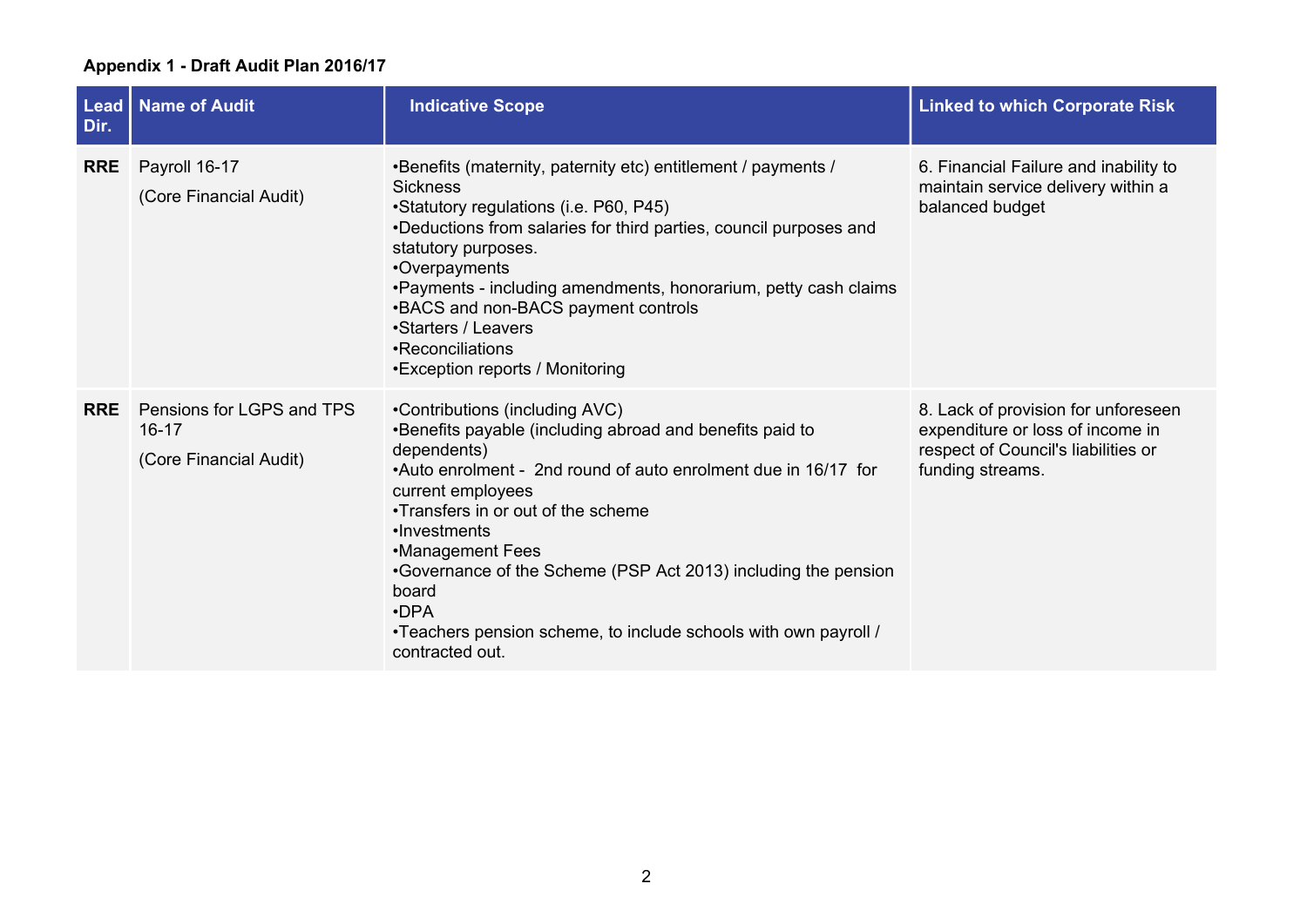| Lead<br>Dir. | <b>Name of Audit</b>                                       | <b>Indicative Scope</b>                                                                                                                                                                                                                                                                                                                                             | <b>Linked to which Corporate Risk</b>                                                                                              |
|--------------|------------------------------------------------------------|---------------------------------------------------------------------------------------------------------------------------------------------------------------------------------------------------------------------------------------------------------------------------------------------------------------------------------------------------------------------|------------------------------------------------------------------------------------------------------------------------------------|
| <b>RRE</b>   | Treasury Management 16-17<br>(Core Financial Audit)        | . Review investment transactions for completeness, accuracy,<br>compliance etc.<br>•Reconciliations to GL<br>•Forecasting<br>•Cash flow<br>•Borrowing<br>•Investments<br>•Performance monitoring<br>•Monitoring of broker contract<br>•Strategy                                                                                                                     | 8. Lack of provision for unforeseen<br>expenditure or loss of income in<br>respect of Council's liabilities or<br>funding streams. |
| <b>CUS</b>   | Accounts Payable 16-17<br>(Core Financial Audit)           | .New suppliers and bank amendments<br>. Payment of invoices (both PO and Non PO)<br>•Late interest payments<br>•Monitoring of PIs<br>•Reconciliations<br>•Exception Reports<br>•Queries, complaints monitoring and processes<br>•BACS and Non BACS payments<br>•Authorisation / separation of duties / cash limits<br>•DEP/ CEP adherence (Local Expenditure Panel) | 6. Financial Failure and inability to<br>maintain service delivery within a<br>balanced budget                                     |
| <b>CUS</b>   | <b>Accounts Receivable 16-17</b><br>(Core Financial Audit) | •Raising of accounts / invoices<br>•Recovery of debts, including debt collection agencies, legal<br>process, charges, reminders,<br>. Write off / statute of limitations use<br>•Access to system<br>•Reconciliations                                                                                                                                               | 9. Loss of income to the Council                                                                                                   |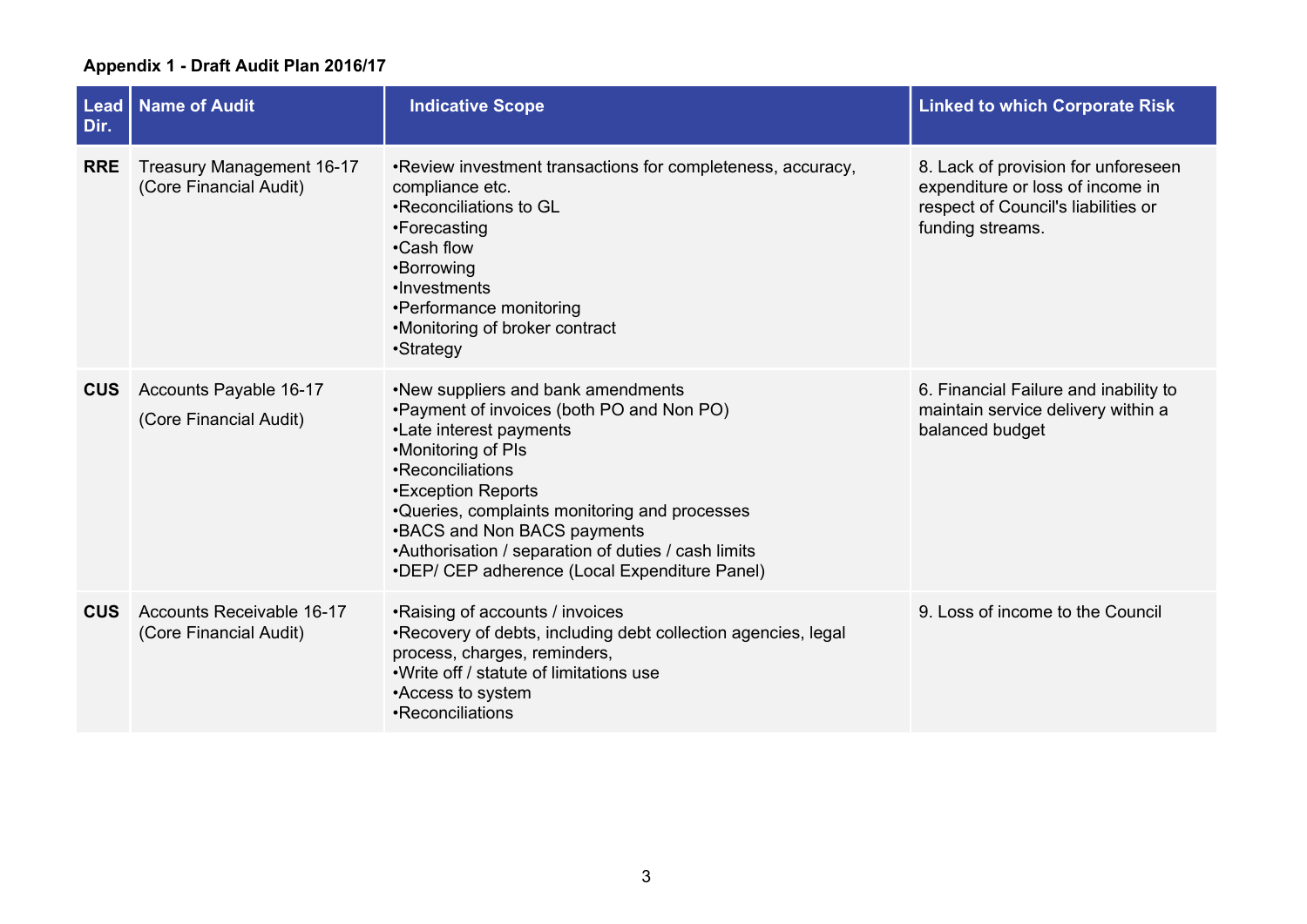| Lead<br>Dir. | <b>Name of Audit</b>                                                             | <b>Indicative Scope</b>                                                                                                                                                                                                                                                                                                                                                                                                                                                                                                                                                                                    | <b>Linked to which Corporate Risk</b>                                                          |
|--------------|----------------------------------------------------------------------------------|------------------------------------------------------------------------------------------------------------------------------------------------------------------------------------------------------------------------------------------------------------------------------------------------------------------------------------------------------------------------------------------------------------------------------------------------------------------------------------------------------------------------------------------------------------------------------------------------------------|------------------------------------------------------------------------------------------------|
| <b>CUS</b>   | Banking 16-17<br>(Core Financial Audit)                                          | •NEW - Might be doing recurring card payments in 16/17<br>•Review process for non-cash payments coming in by post / in<br>person<br>•Suspense / holding accounts<br>•Cheque printing and security<br>•Bank Reconciliations<br>•Access to the receipting / recording feeder system.<br>•Reconciliations of Paye.net, PayPoint, internet card payments,<br>Bar-coded post office payments, SMS card payments and pre-paid<br>cards.<br>.Direct Debit Payments and Authorisation (assuming they do it in<br>this section)                                                                                     | 6. Financial Failure and inability to<br>maintain service delivery within a<br>balanced budget |
| <b>CUS</b>   | <b>Client Contribution for Care</b><br>Provision 16-17<br>(Core Financial Audit) | •Calculations/ Assessment/ Authorisation / Recording /<br>Amendments / Annual review / of contributions.<br>.DPA compliance and Boarder Agency Checks. Evidence of Power<br>of Attorney/ Third Party Agreements (or similar).<br>•Recovery of Client contributions.<br>.Information about help with contributions (i.e. Publications,<br>website etc), how the resident is informed about the charges.<br>Easiness of how to complete and read the form.<br>•Deferred contribution scheme - how it is implemented and<br>monitored (if applicable).<br>•Legal Charges on Properties.<br>•Access to system. | 9. Loss of income to the Council                                                               |
| <b>CUS</b>   | Council Tax 16-17<br>(Core Financial Audit)                                      | •Calculations of bills<br>•Arrears procedures and adherence, including summons, arrears<br>collections / arrangements, bailiff action and court processes,<br>attachment of earnings, probate cases<br>•Setting of the council tax<br>•Discounts / Reductions / Disregards<br>•Valuation Office List<br>•Liability                                                                                                                                                                                                                                                                                         | 9. Loss of income to the Council                                                               |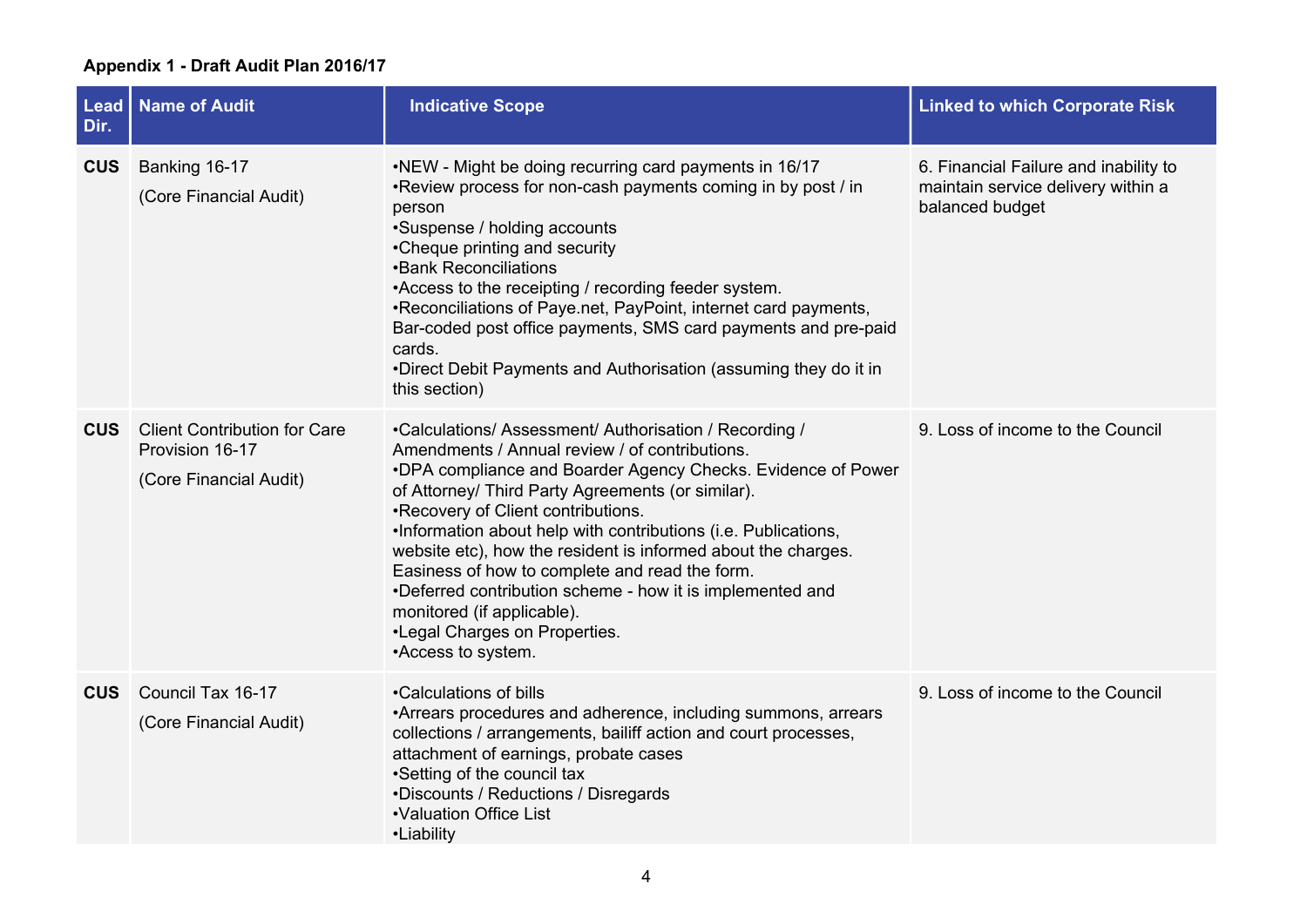| Dir.       | Lead   Name of Audit                                  | <b>Indicative Scope</b>                                                                                                                                                                                                                                                                                                                                                                                                                                                                                                                                                                                                                                              | <b>Linked to which Corporate Risk</b>                                                          |
|------------|-------------------------------------------------------|----------------------------------------------------------------------------------------------------------------------------------------------------------------------------------------------------------------------------------------------------------------------------------------------------------------------------------------------------------------------------------------------------------------------------------------------------------------------------------------------------------------------------------------------------------------------------------------------------------------------------------------------------------------------|------------------------------------------------------------------------------------------------|
|            |                                                       | •Voids<br>$\cdot$ DPA<br>. Write offs and Refunds                                                                                                                                                                                                                                                                                                                                                                                                                                                                                                                                                                                                                    |                                                                                                |
| <b>CUS</b> | Housing Benefit 16-17<br>(Core Financial Audit)       | •Review applications and assessments in relation to, calculating to<br>agreed rates, evidence / ID obtained, general compliance with<br>legislation / Local procedures and approving payments. To include,<br>claimants who work, self employed, students with dependents or<br>are on benefits<br>•Monitoring of exception reports.<br>•Separation of duties from assessing to approving and authorising<br>payments.<br>•Overpayment recovery.<br>•Reconciliation<br><b>.</b> Quality Assurance<br>•Appeal Processes<br>•Discretionary housing payments<br>•DPA compliance<br>.BACS - approving and amending bank details.<br>•Amendments to local procedures etc. | 6. Financial Failure and inability to<br>maintain service delivery within a<br>balanced budget |
| <b>CUS</b> | <b>Business Rates 16-17</b><br>(Core Financial Audit) | •Calculations of bills<br>•Arrears procedures and adherence, including summons, arrears<br>collections / arrangements, bailiff action and court processes, etc<br>•Setting of the NNDR rate<br>•Exemptions / discounts / reductions / relief (including empty<br>properties / charity / hardship / small business / community<br>amateur sports clubs / )<br>•Valuation Office List<br>•Liability<br>•Voids<br>$\cdot$ DPA<br>. Write offs and Refunds                                                                                                                                                                                                               | 9. Loss of income to the Council                                                               |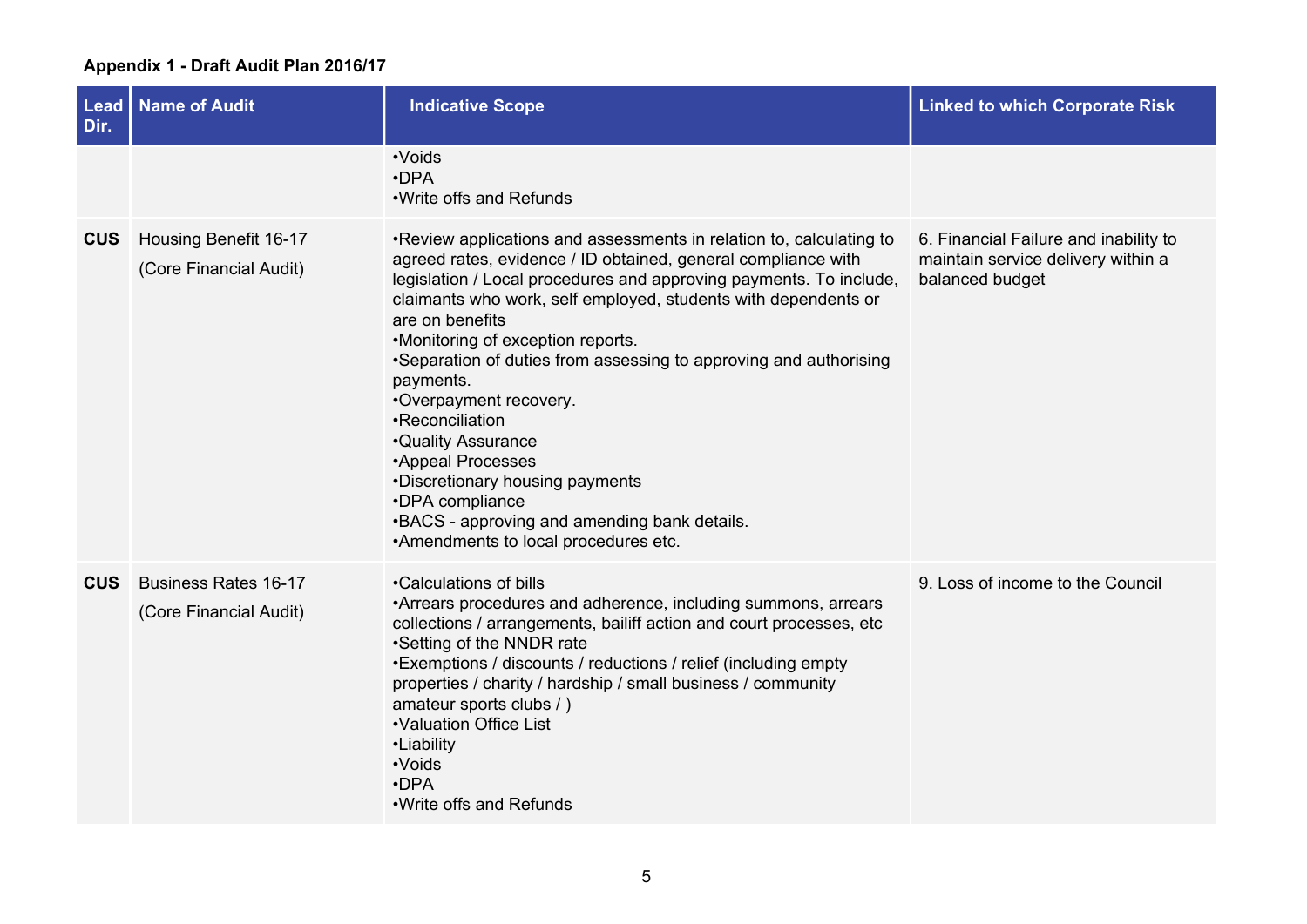| Lead<br>Dir. | <b>Name of Audit</b>                                                                 | <b>Indicative Scope</b>                                                                                                                                                                                                                                                                                                                                                                                             | <b>Linked to which Corporate Risk</b>                                                              |
|--------------|--------------------------------------------------------------------------------------|---------------------------------------------------------------------------------------------------------------------------------------------------------------------------------------------------------------------------------------------------------------------------------------------------------------------------------------------------------------------------------------------------------------------|----------------------------------------------------------------------------------------------------|
|              | <b>COM</b> Payments to Adult Care<br>Providers 16-17<br>(Core Financial Audit)       | •Processing of invoices - ensuring calculations/ Annual<br>assessments of clients reflects invoices / Authorisation / Recording<br>/ Amendments / are correct and have taken place and invoices are<br>paid in time.<br>•DPA Compliance between the council and care providers<br>•Monitoring of exception reports (invoices).<br>•Budget monitoring<br>. Information about help with payments to clients in homes. | 6. Financial Failure and inability to<br>maintain service delivery within a<br>balanced budget     |
| <b>CUS</b>   | <b>ICT Governance</b><br>Arrangements with Brent                                     | To review the contract / governance Arrangement with LB Brent<br>supply ICT to LBL.                                                                                                                                                                                                                                                                                                                                 | 2. ICT infrastructure is not fit for<br>purpose and/or does not meet<br>business needs             |
| <b>CUS</b>   | <b>Business Continuity Plans for</b><br>ICT and the LB of Brent                      | To review the BCP / DRP in the share service. To review if both<br>parties can securely hold the data and can restores each other's<br>data successfully.                                                                                                                                                                                                                                                           | 1. Failure to maintain minimum<br>service continuity during and quickly<br>recover from a disaster |
| <b>CUS</b>   | Payment Card Industry Data<br>Security Standard (PCI DSS)                            | To review if the council can comply with the PCI DSS with the new<br>Share service in place.                                                                                                                                                                                                                                                                                                                        | 9. Loss of income to the Council                                                                   |
| <b>CUS</b>   | IT and Digital Strategy                                                              | To review the strategies (if separate) to see the rational,                                                                                                                                                                                                                                                                                                                                                         | 30. Strategic programme to develop<br>and implement transformational<br>change does not deliver    |
| <b>CUS</b>   | Compliance with the Code of<br>Connection (CoCo) and Public<br>Sector Network (PSN). | To review framework on how the council is adhering to the CoCo.<br>Also PSN                                                                                                                                                                                                                                                                                                                                         | 2. ICT infrastructure is not fit for<br>purpose and/or does not meet<br>business needs             |
| <b>CUS</b>   | Data Breaches - detection,<br>reporting and Network Security                         | To review how the council detects, reports and following any action<br>plans in relation to ICT Data Breaches. To include Spam Mail/<br>Malware and Denial of Service attacks. To review the security of<br>the network to include intrusion detection and prevention service<br>(IDS / IPS), Firewalls, Anti-virus and malware                                                                                     | 21. Information governance failure.                                                                |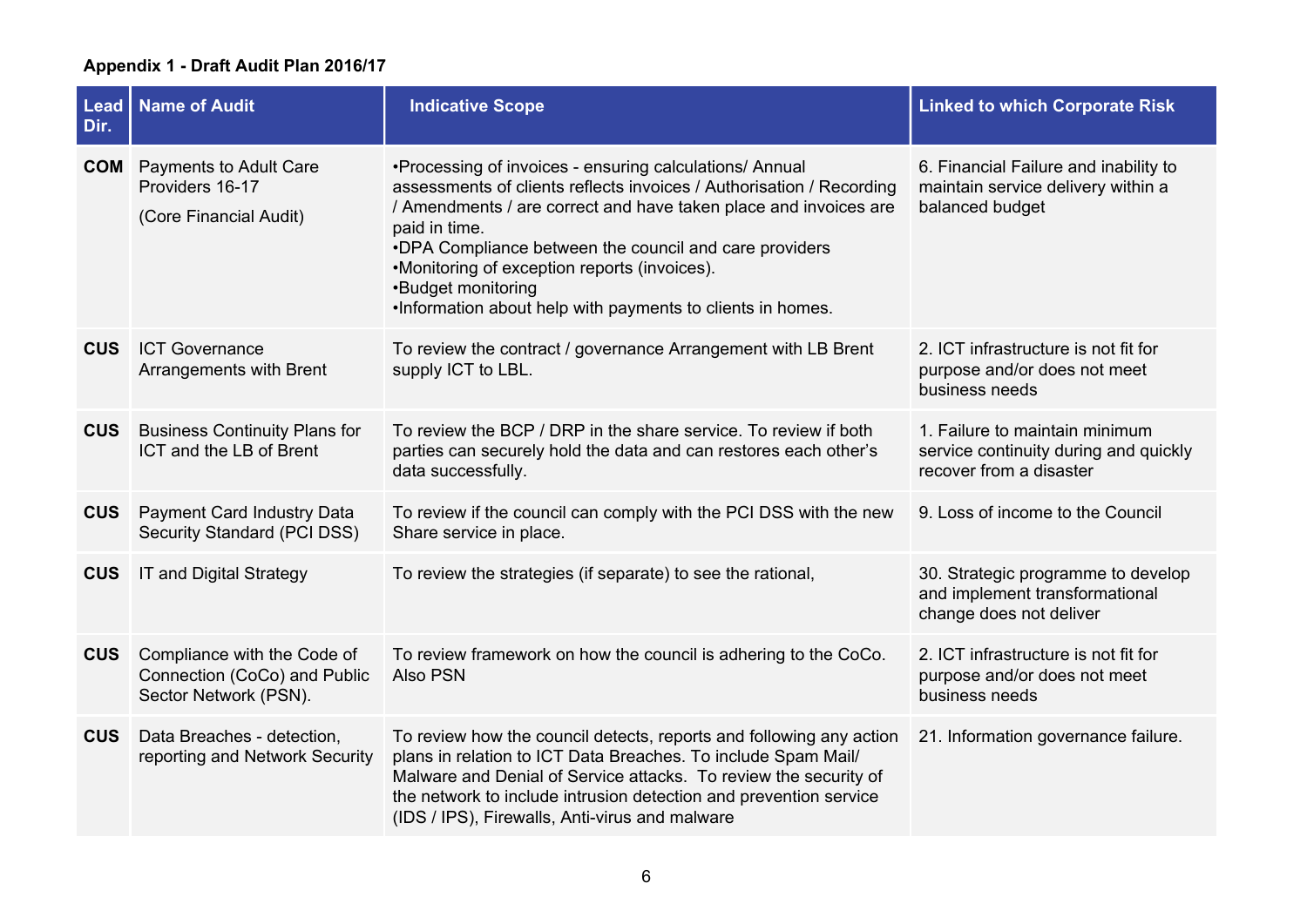| Dir.       | <b>Lead   Name of Audit</b>                                   | <b>Indicative Scope</b>                                                                                                                                                                                                                                                                                                               | <b>Linked to which Corporate Risk</b>                                                                                                             |
|------------|---------------------------------------------------------------|---------------------------------------------------------------------------------------------------------------------------------------------------------------------------------------------------------------------------------------------------------------------------------------------------------------------------------------|---------------------------------------------------------------------------------------------------------------------------------------------------|
| <b>CUS</b> | <b>BACS</b> testing                                           | To review if the Bankers' Automated Clearing Services (BACS)<br>controls at the council are secure.                                                                                                                                                                                                                                   | 7. Adequacy of Internal Control.                                                                                                                  |
| <b>CUS</b> | Virtual Private Network (VPN) /<br><b>Mobile Working</b>      | To review the security of the new VPN (mobile working systems<br>with Brent.                                                                                                                                                                                                                                                          | 21. Information governance failure.                                                                                                               |
| <b>RRE</b> | Pre contract and Tendering                                    | To review the controls around the pre-contract arrangements (due<br>diligence, assessment of bidders, code of practice, living wage<br>etc). To attending tendering openings, and review the controls<br>around making the assessments and notifying the bidders.                                                                     | 13. Failure to manage strategic<br>suppliers and related procurement<br>programmes.                                                               |
| <b>CUS</b> | <b>Mobile Devices (Contract</b><br>Monitoring)                | To review the controls around issuing, monitoring call charges,<br>monitoring of lost / stolen devices, and allocation of devices since<br>centralisation.                                                                                                                                                                            | 13. Failure to manage strategic<br>suppliers and related procurement<br>programmes.                                                               |
| <b>CYP</b> | <b>Schools' Catering Contract</b>                             | To review the contract monitoring, payment received from schools<br>and payments to the supplier, H&S adherence and complaint<br>management.                                                                                                                                                                                          | 13. Failure to manage strategic<br>suppliers and related procurement<br>programmes.                                                               |
| <b>RRE</b> | <b>Regeneration and Capital</b><br>Programme Boards           | To review the governance of the board/s, review minutes, agreeing<br>and monitoring of actions plans, and overall decision making<br>process. To include the controls around referring and reporting of<br>major projects.                                                                                                            | 13. Failure to manage strategic<br>suppliers and related procurement<br>programmes.                                                               |
| <b>CYP</b> | Minor Works Programme<br>(Schools)                            | To review the expenditure, tendering / procurement process and<br>monitoring of small works projects for schools.                                                                                                                                                                                                                     | 15. Loss of a strategic asset or<br>premises through failure to maintain it<br>in a safe and effective condition                                  |
| <b>RRE</b> | <b>Budget Savings and Decision</b><br><b>Making Framework</b> | To review the framework in relating to the budget savings only<br>(core financial controls will be looked at separately). To take a<br>sample of saving proposals and follow them through from initial<br>proposal of individual budget savings, agreement and monitoring of<br>the savings proposals, and reporting of the outcomes. | 24. Failure to maintain sufficient<br>management capacity & capability to<br>deliver business as usual and<br>implement transformational changes. |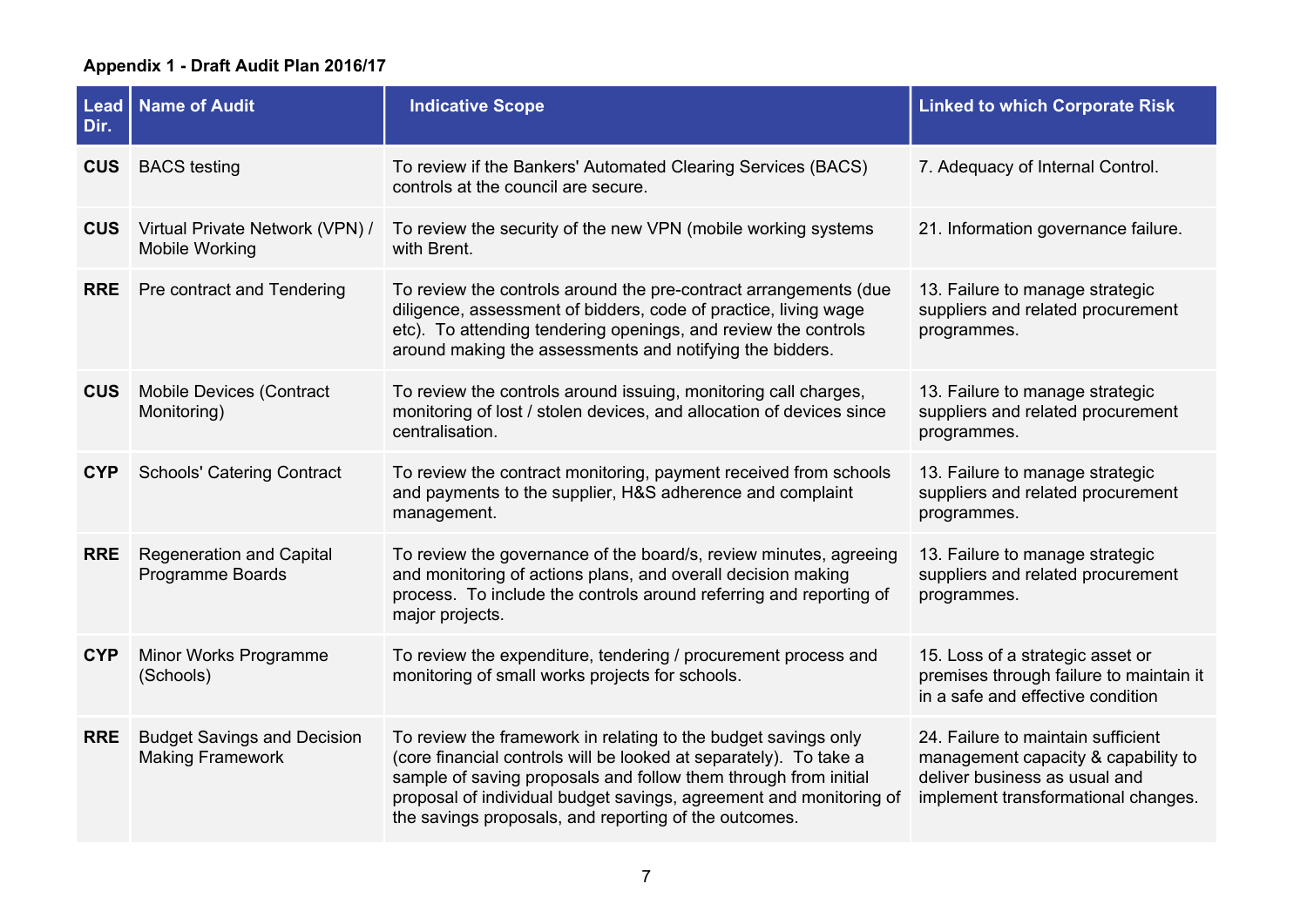| <b>Lead</b><br>Dir. | Name of Audit                                                                   | <b>Indicative Scope</b>                                                                                                                                                                                                                                                                                               | <b>Linked to which Corporate Risk</b>                                                        |
|---------------------|---------------------------------------------------------------------------------|-----------------------------------------------------------------------------------------------------------------------------------------------------------------------------------------------------------------------------------------------------------------------------------------------------------------------|----------------------------------------------------------------------------------------------|
| <b>CUS</b>          | Flagship Care Scheme for<br>Older People accommodation                          | To review the building contracts in relation to extra care scheme.<br>To review issuing of contracts, payments and monitoring. To<br>include a review of the project management and contractual /<br>tendering arrangements                                                                                           | 13. Failure to manage strategic<br>suppliers and related procurement<br>programmes.          |
| <b>CUS</b>          | Monitoring of Lewisham<br>Homes Management<br>Agreement                         | To review the monitoring of the new agreement with Lewisham<br>Homes, including the new responsibilities that LH are / will be<br>responsible for.                                                                                                                                                                    | 5. Failure to anticipate and respond<br>appropriately to legislative change.<br>For example: |
| <b>COM</b>          | Public Health - Target based<br>payments to GPs                                 | To review monitoring of the targets and payments of outputs /<br>outcomes to GP (i.e. smoking, obesity).                                                                                                                                                                                                              | 12. Multi-agency governance failure<br>leads to ineffective partnership<br>working           |
| <b>RRE</b>          | Income Generation Scheme /<br>Project                                           | To review how the income was identified, if it legal and achievable.<br>To include measuring, monitoring and reporting of the outcomes.                                                                                                                                                                               | 9. Loss of income to the Council                                                             |
| <b>RRE</b>          | <b>General Election Preparation</b>                                             | To review the project team placed with preparing for the General<br>Election. To include arrangements with Greenwich in shared<br>constituency. Potentially look at the IT system to ensure it is<br>secure and has sufficient Business Continuity Plans in place.                                                    | 29 Failure to implement Individual<br>Electoral Registration (IER)                           |
| <b>RRE</b>          | Key Performance Indicators<br>(KPIs) and Departmental<br>Service Plans.         | To review how the KPIs are agreed, measured, monitored and<br>reported. To include a review of the completion, monitoring and<br>reporting of departmental service plans.                                                                                                                                             | 10. Failure to manage performance<br>leads to service failure.                               |
| <b>RRE</b>          | Apprenticeships, Graduates<br>and other Professional<br><b>Training Schemes</b> | To review the monitoring and support of trainees on the different<br>training schemes that the council participates in. To include, where<br>applicable, recovery of income of professional fees where leavers<br>leave the scheme early. To include the preparation of the changes<br>to apprentices due to come in. | 19. Loss of constructive employee<br>relations                                               |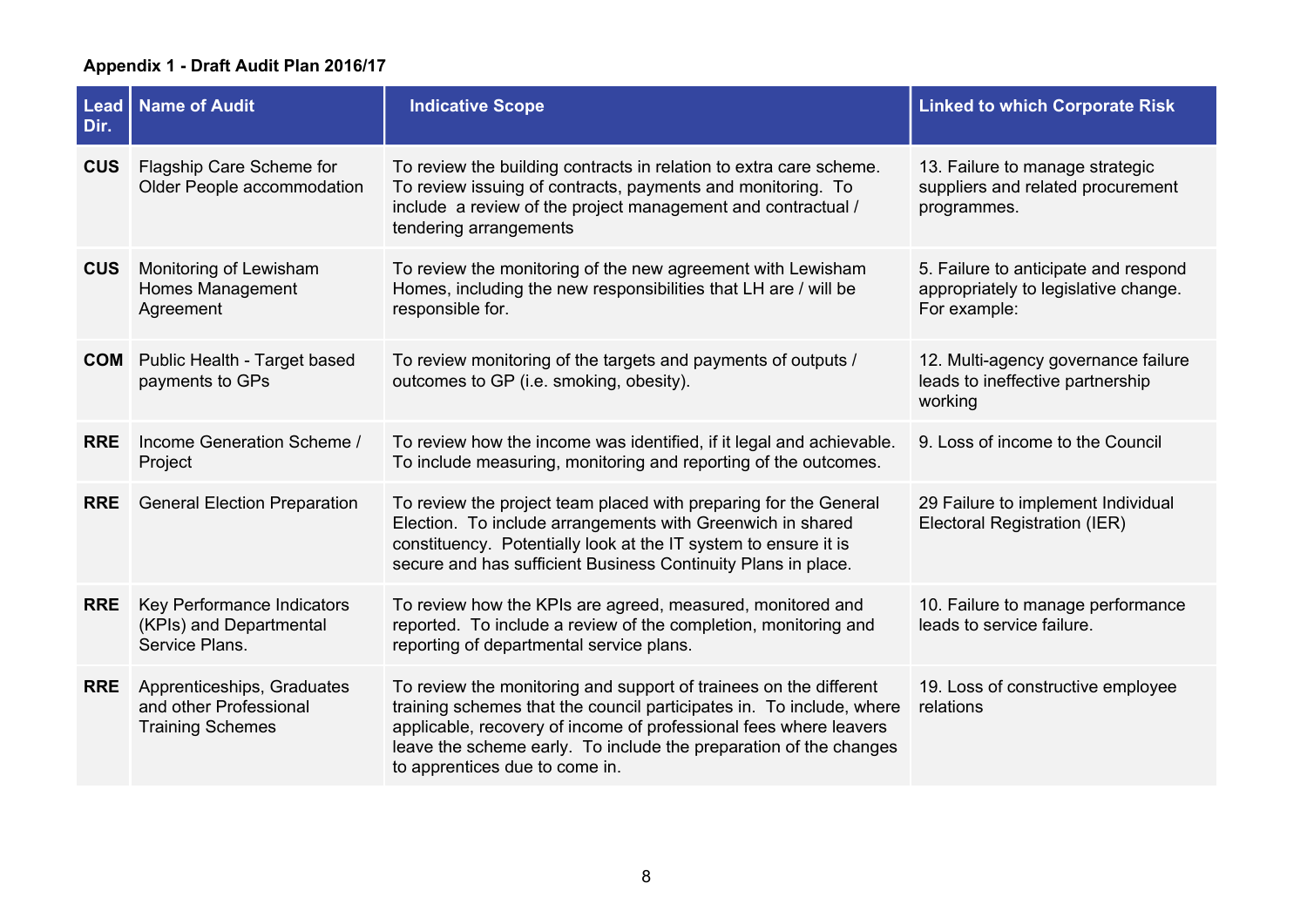| <b>Lead</b><br>Dir. | <b>Name of Audit</b>                                                                   | <b>Indicative Scope</b>                                                                                                                                                                                                                     | <b>Linked to which Corporate Risk</b>                                                          |
|---------------------|----------------------------------------------------------------------------------------|---------------------------------------------------------------------------------------------------------------------------------------------------------------------------------------------------------------------------------------------|------------------------------------------------------------------------------------------------|
| <b>RRE</b>          | Gifts and Hospitality and<br>Declaration of Interests -<br><b>Officers and Members</b> | To review the compliance and policy for Gifts and Hospitality and<br>Declaration of Interests, for both members and Officers. To include<br>a review of the effectiveness of the process.                                                   | 7. Adequacy of Internal Control.                                                               |
| <b>RRE</b>          | <b>Financial Regulations /</b><br>Constitution                                         | To review the Financial Constitution to see if it is fit for purpose and<br>has no conflicting guidance.                                                                                                                                    | 7. Adequacy of Internal Control.                                                               |
| <b>RRE</b>          | <b>Building Control Approval</b>                                                       | To review the framework (from application to sign off / non<br>approval) round the types of building control -e.g. building notice,<br>full plans and regularisation (retrospective).                                                       | 5. Failure to anticipate and respond<br>appropriately to legislative change.                   |
| <b>RRE</b>          | <b>Risk Maturity Review</b>                                                            | To assess the risk maturity of the council.                                                                                                                                                                                                 | 7. Adequacy of Internal Control.                                                               |
| <b>RRE</b>          | <b>Procurement Card</b><br>Expenditure                                                 | To review the spend on procurement cards to see if they limits are<br>adhered to, reporting and action of non-adherence, issuing and<br>stopping of cards, reasonableness of purchases, and physical<br>assets location (where applicable). | 6. Financial Failure and inability to<br>maintain service delivery within a<br>balanced budget |
| <b>RRE</b>          | Expenses reimbursed by<br>payroll and Procurement card.                                | To review the expenditure, authorisation, adherence to<br>procurement and HMRC regulations, process of checking<br>expenses through payroll and corporate card. (Not key control<br>audit)                                                  | 7. Adequacy of Internal Control.                                                               |
| <b>CUS</b>          | <b>Local Support Scheme</b>                                                            | To review the controls surrounding emergency loans, support<br>grants and Starting Work Awards (SWA). To include controls<br>around data and investigations.                                                                                | 5. Failure to anticipate and respond<br>appropriately to legislative change.<br>For example:   |
| <b>CUS</b>          | <b>Private Rented Sector</b><br>Licensing Scheme.                                      | To review the controls and adherence to the scheme, including<br>identifying properties and landlords, billing and collecting of licence<br>fees                                                                                            | 4. Non-compliance with Health &<br><b>Safety Legislation</b>                                   |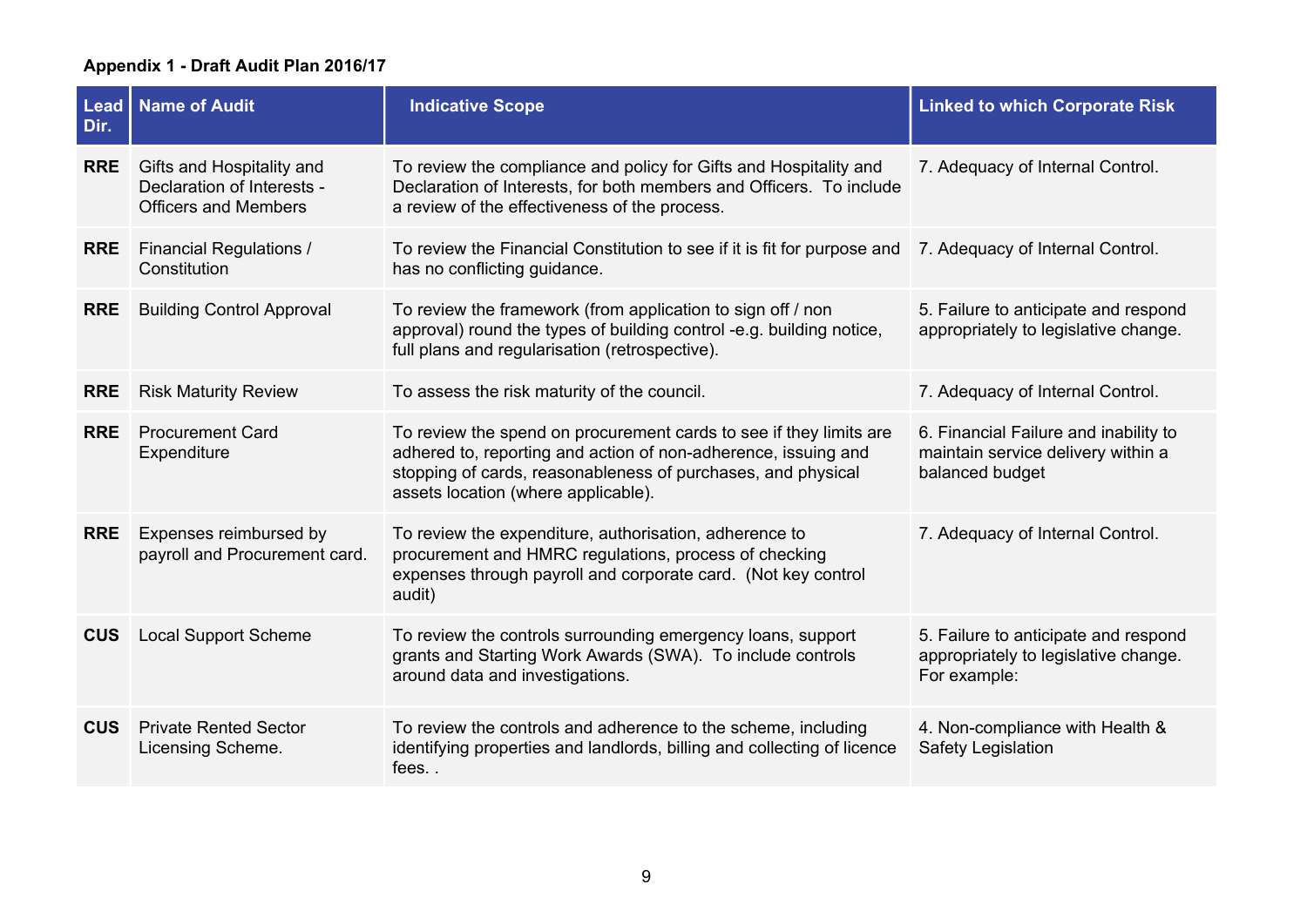| Dir.       | Lead   Name of Audit                                                                                        | <b>Indicative Scope</b>                                                                                                                                                                                                                                                                                                       | <b>Linked to which Corporate Risk</b>                                                                                                             |
|------------|-------------------------------------------------------------------------------------------------------------|-------------------------------------------------------------------------------------------------------------------------------------------------------------------------------------------------------------------------------------------------------------------------------------------------------------------------------|---------------------------------------------------------------------------------------------------------------------------------------------------|
| <b>CUS</b> | Blue Badges, Freedom<br>Passes, Discretionary Passes<br>and Taxi cards                                      | To review the controls surrounding the issuing and monitoring of<br>the badges, passes and cards.                                                                                                                                                                                                                             | 6. Financial Failure and inability to<br>maintain service delivery within a<br>balanced budget                                                    |
| <b>CUS</b> | House in Multiple Occupation<br>(HMO)                                                                       | To review the licence fee arrangements, issuing of licences and<br>monitoring of any conditions needed to comply and identification of<br>HMO properties.                                                                                                                                                                     | 4. Non-compliance with Health &<br>Safety Legislation                                                                                             |
| <b>CUS</b> | Sundry Debtor System and<br><b>Suspense Controls</b>                                                        | To review the controls around the debtor system to review<br>duplication of work, extracting information for departments. To<br>include the follow up on independent recommendations.                                                                                                                                         | 9. Loss of income to the Council                                                                                                                  |
| <b>CUS</b> | Vehicle Fleet - Purchase,<br>Maintenance and Fuel Tank<br>maintenance at Wearside                           | To review the H&S, controls around fuel consumption, procurement<br>and maintenance of council owned vehicles Wearside.                                                                                                                                                                                                       | 15. Loss of a strategic asset or<br>premises through failure to maintain it<br>in a safe and effective condition                                  |
| <b>CUS</b> | PayPal Project                                                                                              | To liaise and provide advice on the use of PayPal within the<br>council.                                                                                                                                                                                                                                                      | 30. Strategic programme to develop<br>and implement transformational<br>change does not deliver                                                   |
| <b>CUS</b> | Lewisham Website and<br><b>Intranet Content Usability</b>                                                   | Non-IT audit. To review for usability, accessibility, use of links,<br>accuracy of content (i.e. is it up to date) for both the intranet and<br>the Council website.                                                                                                                                                          | 24. Failure to maintain sufficient<br>management capacity & capability to<br>deliver business as usual and<br>implement transformational changes. |
| <b>CYP</b> | Payments to Care Provider<br>and Foster Carers for Looked<br>After Children 16-17<br>(Core Financial Audit) | •Calculations/ Assessment/ Authorisation / Recording /<br>Amendments / Annual review (if applicable) / of invoices -<br>payments<br>•Budget monitoring<br>.DPA Compliance between the council and care providers (both<br>foster parents and care providers in the framework.<br>•Monitoring of exception reports (invoices). | 8. Lack of provision for unforeseen<br>expenditure or loss of income in<br>respect of Council's liabilities or<br>funding streams.                |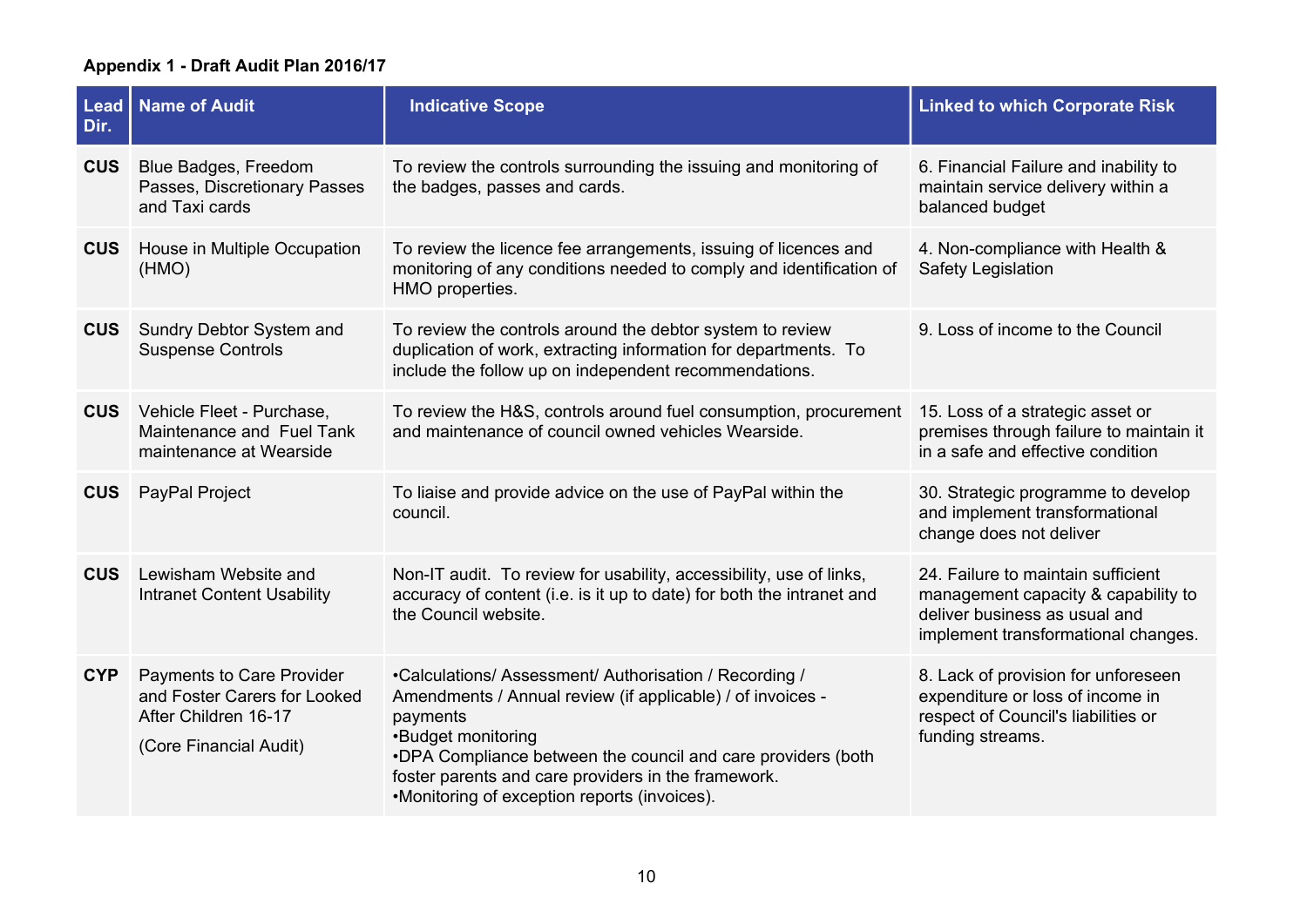| <b>Lead</b><br>Dir. | <b>Name of Audit</b>                                                                                                                                    | <b>Indicative Scope</b>                                                                                                                                                                                                                                                                                                                | <b>Linked to which Corporate Risk</b>                                                           |
|---------------------|---------------------------------------------------------------------------------------------------------------------------------------------------------|----------------------------------------------------------------------------------------------------------------------------------------------------------------------------------------------------------------------------------------------------------------------------------------------------------------------------------------|-------------------------------------------------------------------------------------------------|
| <b>CYP</b>          | Children looked after and<br>achieving permanence<br>(Adoption / Experiences and<br>progress of care leavers) -<br><b>Ofsted Framework Rolling Plan</b> | To review this area or parts of this areas part of a three year.<br>Specific areas to be agreed with management at the time of the<br>review.                                                                                                                                                                                          | 18. Failure of safeguarding<br>arrangement.                                                     |
| <b>CYP</b>          | Leadership Management and<br>Governance - Ofsted<br>Framework - Rolling Plan                                                                            | To review this area or parts of this areas part of a three year.<br>Specific areas to be agreed with management at the time of the<br>review.                                                                                                                                                                                          | 18. Failure of safeguarding<br>arrangement.                                                     |
| <b>CYP</b>          | Children who need help and<br>protection - Ofsted Framework<br>Rolling Plan -                                                                           | To review this area or parts of this areas part of a three year.<br>Specific areas to be agreed with management at the time of the<br>review.                                                                                                                                                                                          | 18. Failure of safeguarding<br>arrangement.                                                     |
| <b>CYP</b>          | No Recourse to Public Funds<br>(NRPF) Case Framework                                                                                                    | To review the framework surrounding No Recourse to Public funds<br>to ensure that the controls in place after the initial pilot is now<br>complete. To look at the casework system.                                                                                                                                                    | 6. Financial Failure and inability to<br>maintain service delivery within a<br>balanced budget  |
| <b>CYP</b>          | Monitoring of Child Care<br>Providers                                                                                                                   | To review the monitoring of Child Social Care Providers (non-<br>financial) if: The properties are fit for purpose (secure/maintained),<br>staff are trained and security checked (DBS / police checks),<br>registered social workers on site etc.                                                                                     | 18. Failure of safeguarding<br>arrangement.                                                     |
| <b>CYP</b>          | <b>Project Management Review</b><br>Framework and Training                                                                                              | To review the framework for project management including training<br>across the council.                                                                                                                                                                                                                                               | 30. Strategic programme to develop<br>and implement transformational<br>change does not deliver |
| <b>COM</b>          | Direct Payments 16-17 (Core<br>Financial)                                                                                                               | . Review the assessing, monitoring, allocation of payments,<br>recovery of overpayments, to clients for personalisation (personal /<br>individual budget etc).<br>. Review the monitoring by the council on behalf of clients who<br>received personalisation (i.e. the cash part).<br>.DPA compliance between the client and council. | 6. Financial Failure and inability to<br>maintain service delivery within a<br>balanced budget  |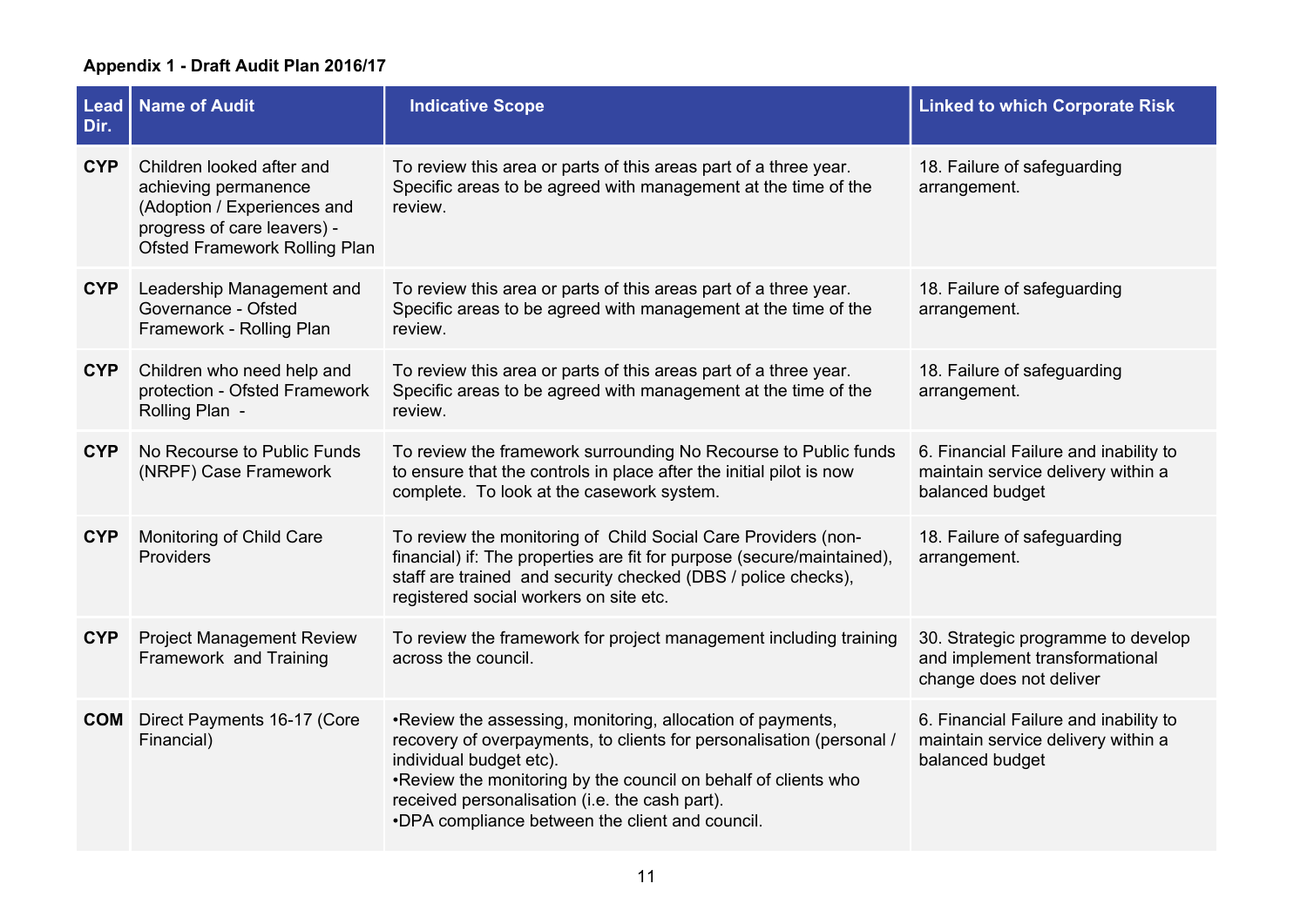| <b>Lead</b><br>Dir. | <b>Name of Audit</b>                                                                           | <b>Indicative Scope</b>                                                                                                                                                                                                                                               | <b>Linked to which Corporate Risk</b>                                                                            |
|---------------------|------------------------------------------------------------------------------------------------|-----------------------------------------------------------------------------------------------------------------------------------------------------------------------------------------------------------------------------------------------------------------------|------------------------------------------------------------------------------------------------------------------|
|                     |                                                                                                | •Budget monitoring                                                                                                                                                                                                                                                    |                                                                                                                  |
| <b>COM</b>          | <b>Business Continuity Plans for</b><br><b>Adult Social Care Providers</b>                     | To review the BCP in relation to Adult Social Care provision in the<br>event of company failure.                                                                                                                                                                      | 28. Failure to agree with partners<br>integrated delivery models for local<br>health and care services.          |
| <b>COM</b>          | <b>Broadway Theatre</b>                                                                        | To review the Programme / Project management for<br>redevelopment / restoration the Broadway Theatre.                                                                                                                                                                 | 15. Loss of a strategic asset or<br>premises through failure to maintain it<br>in a safe and effective condition |
|                     | <b>COM</b> Safe Guarding and Assurance<br><b>Adults - Proactive Monitoring</b><br>of Referrals | To review the framework of the referral process in relation to<br>institutional abuse (historic and present). To include linking back to<br>the strategy, assessment process of the referrals, monitoring of the<br>referrals and action plans and complaints process | 18. Failure of safeguarding<br>arrangement.                                                                      |
|                     | <b>COM</b> Community Budget with<br>Southwark and Lambeth                                      | To review the governance, pooled budgets, budget monitoring and<br>outcomes of the Community Budget.                                                                                                                                                                  | 28. Failure to agree with partners<br>integrated delivery models for local<br>health and care services.          |
|                     | <b>COM</b> Licensing                                                                           | To review the controls around application and approval of licences,<br>payments for licences, reporting of decisions, and removal of<br>licences for applicable areas (liquor, gambling, entertainment etc).                                                          | 12. Multi-agency governance failure<br>leads to ineffective partnership<br>working                               |
|                     | <b>COM</b> Supporting People                                                                   | To review the controls / contract management in relation to<br>supporting people. Area to be confirmed but could include single<br>homeless with needs, / alcohol / offenders / domestic violence /<br>mental health issues / older people with needs,                | 12. Multi-agency governance failure<br>leads to ineffective partnership<br>working                               |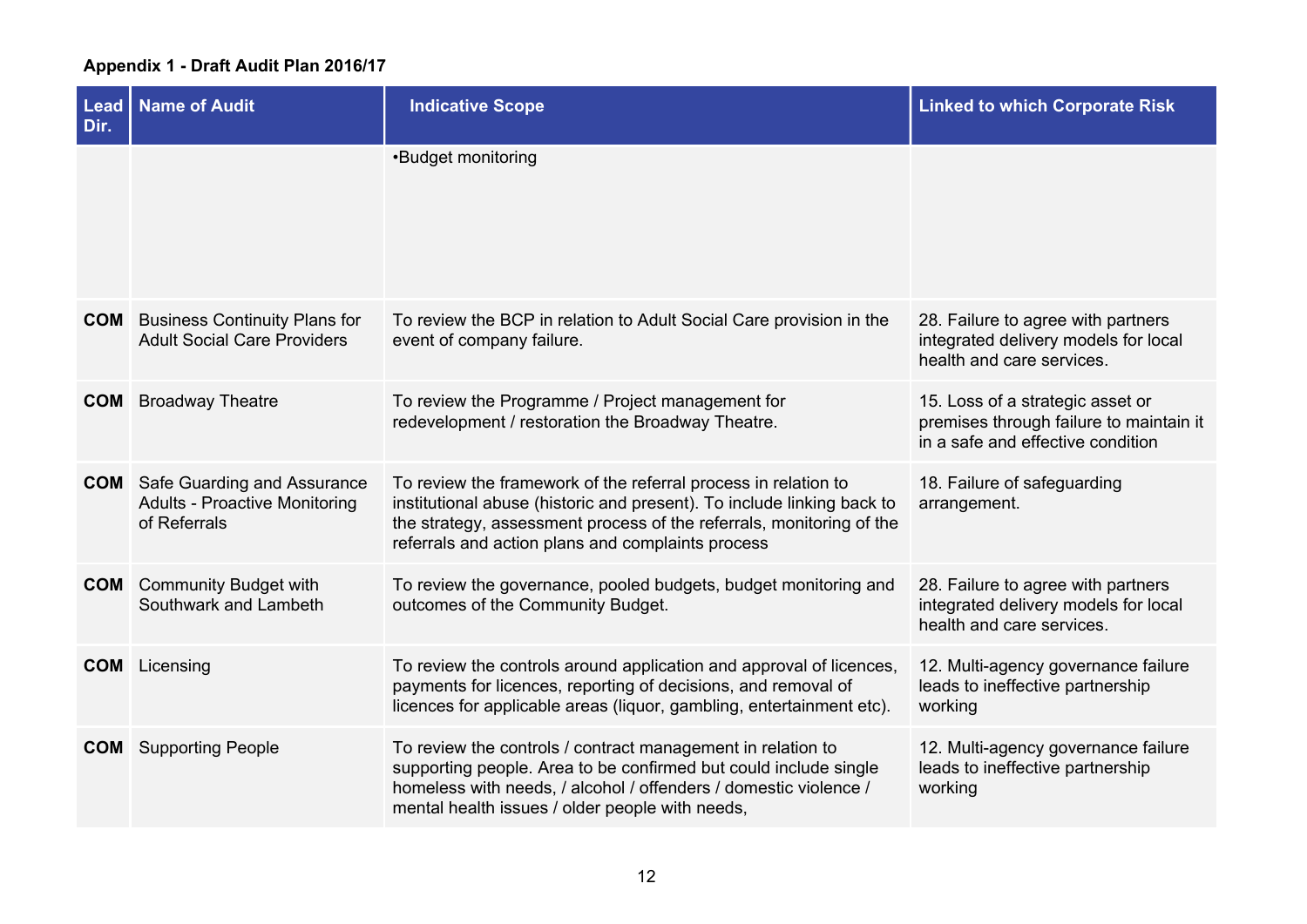| Dir.       | Lead   Name of Audit                                                         | <b>Indicative Scope</b>                                                                                                                                                                  | <b>Linked to which Corporate Risk</b>                          |
|------------|------------------------------------------------------------------------------|------------------------------------------------------------------------------------------------------------------------------------------------------------------------------------------|----------------------------------------------------------------|
| <b>COM</b> | Home Care Provision                                                          | To review the commissioning and / or monitoring of the re-<br>commissioned Home Care Service                                                                                             | 18. Failure of safeguarding<br>arrangement.                    |
|            | <b>COM</b> Adult Learning Lewisham                                           | To review income, refunds, discounts around course payments and<br>payments to Tutors. To include compliance with DPA. (If<br>applicable), recruitment of tutors, staff, and governance. | 10. Failure to manage performance<br>leads to service failure. |
| <b>COM</b> | Mental Capacity Act (MCA)<br>and Deprivation of Liberty<br>Safeguards (DOLS) | To review the controls and safeguards around using the MCA and<br>DOLS.                                                                                                                  | 18. Failure of safeguarding<br>arrangement.                    |
| <b>CYP</b> | <b>Troubled Families Programme</b><br><b>Grant Submission</b>                | To review the submission for the TFP claims                                                                                                                                              | N/A                                                            |

## **School Audits**

| Dir.       | Lead   Name of Audit           | <b>Indicative Scope</b>            | <b>Linked to which Corporate Risk</b> |
|------------|--------------------------------|------------------------------------|---------------------------------------|
| <b>SCH</b> | <b>Brindishe Green Primary</b> | <b>Standard Schools' Programme</b> | Various                               |
| <b>SCH</b> | <b>Brindishe Manor</b>         | <b>Standard Schools' Programme</b> | Various                               |
| <b>SCH</b> | <b>Clyde Nursery</b>           | <b>Standard Schools' Programme</b> | Various                               |
| <b>SCH</b> | Dalmain Primary                | <b>Standard Schools' Programme</b> | Various                               |
| <b>SCH</b> | <b>Deptford Park Primary</b>   | <b>Standard Schools' Programme</b> | Various                               |
| <b>SCH</b> | Drumbeat School (Special)      | <b>Standard Schools' Programme</b> | Various                               |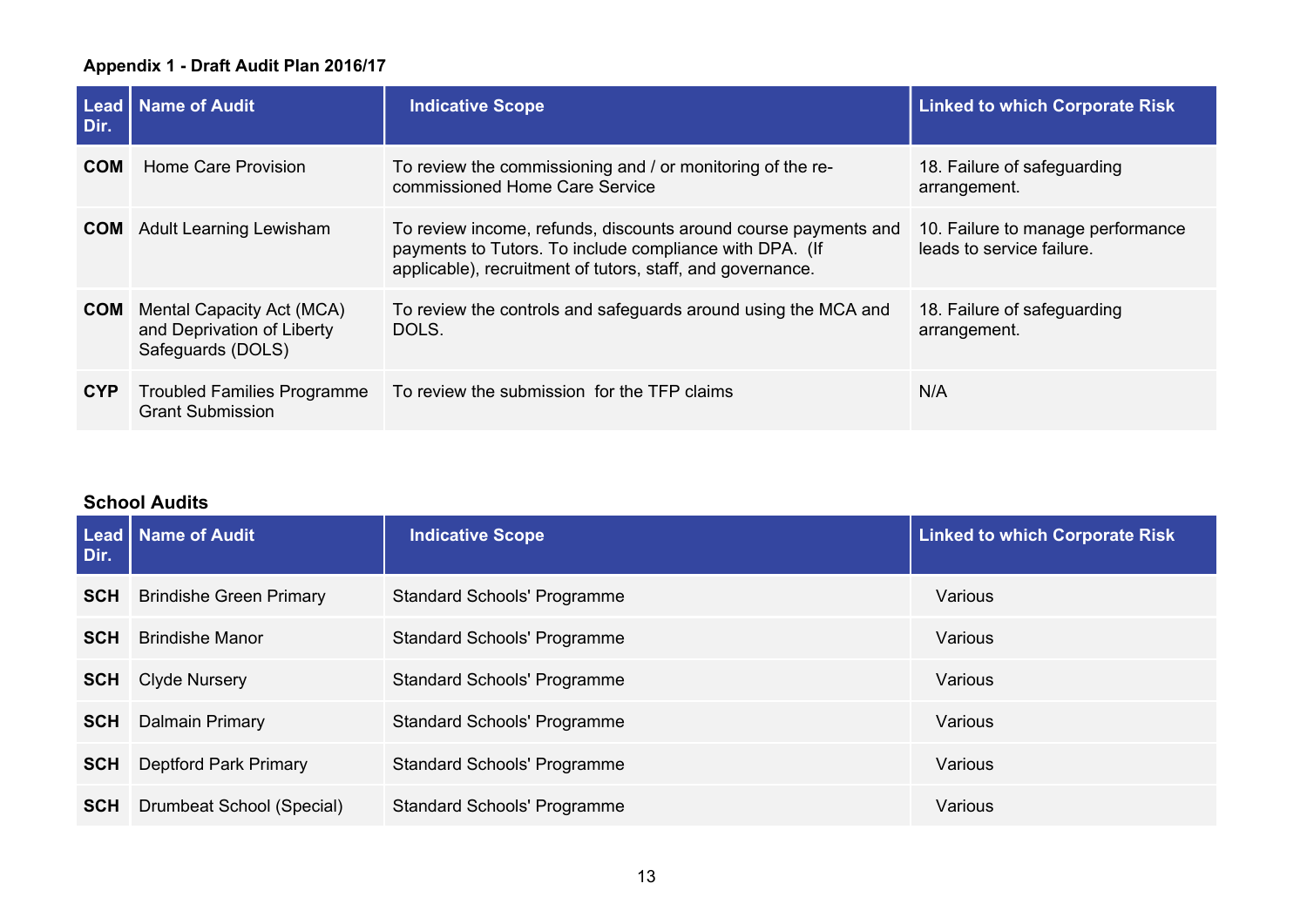| Dir.       | Lead   Name of Audit                    | <b>Indicative Scope</b>            | <b>Linked to which Corporate Risk</b> |
|------------|-----------------------------------------|------------------------------------|---------------------------------------|
| <b>SCH</b> | <b>Good Shepherd Catholic</b><br>School | <b>Standard Schools' Programme</b> | Various                               |
| <b>SCH</b> | <b>Holy Cross Catholic Primary</b>      | <b>Standard Schools' Programme</b> | Various                               |
| <b>SCH</b> | Horniman Primary                        | <b>Standard Schools' Programme</b> | Various                               |
| <b>SCH</b> | John Stainer Primary                    | <b>Standard Schools' Programme</b> | Various                               |
| <b>SCH</b> | <b>Lucas Vale Primary</b>               | <b>Standard Schools' Programme</b> | Various                               |
| <b>SCH</b> | <b>Marvels Lane Primary</b>             | <b>Standard Schools' Programme</b> | Various                               |
| <b>SCH</b> | <b>Myatt Garden Primary</b>             | <b>Standard Schools' Programme</b> | Various                               |
| <b>SCH</b> | <b>Rangefield Primary</b>               | <b>Standard Schools' Programme</b> | Various                               |
| <b>SCH</b> | <b>Rathern Primary</b>                  | <b>Standard Schools' Programme</b> | Various                               |
| <b>SCH</b> | <b>Rushey Green Primary</b>             | <b>Standard Schools' Programme</b> | Various                               |
| <b>SCH</b> | Sandhurst Infant                        | <b>Standard Schools' Programme</b> | Various                               |
| <b>SCH</b> | Sandhurst Junior                        | <b>Standard Schools' Programme</b> | Various                               |
| <b>SCH</b> | St Augustine's Catholic<br>Primary      | <b>Standard Schools' Programme</b> | Various                               |
| <b>SCH</b> | St Joseph's Catholic Primary            | <b>Standard Schools' Programme</b> | Various                               |
| <b>SCH</b> | St Mary's CE Primary                    | <b>Standard Schools' Programme</b> | Various                               |
| <b>SCH</b> | St Stephen's CE Primary                 | <b>Standard Schools' Programme</b> | Various                               |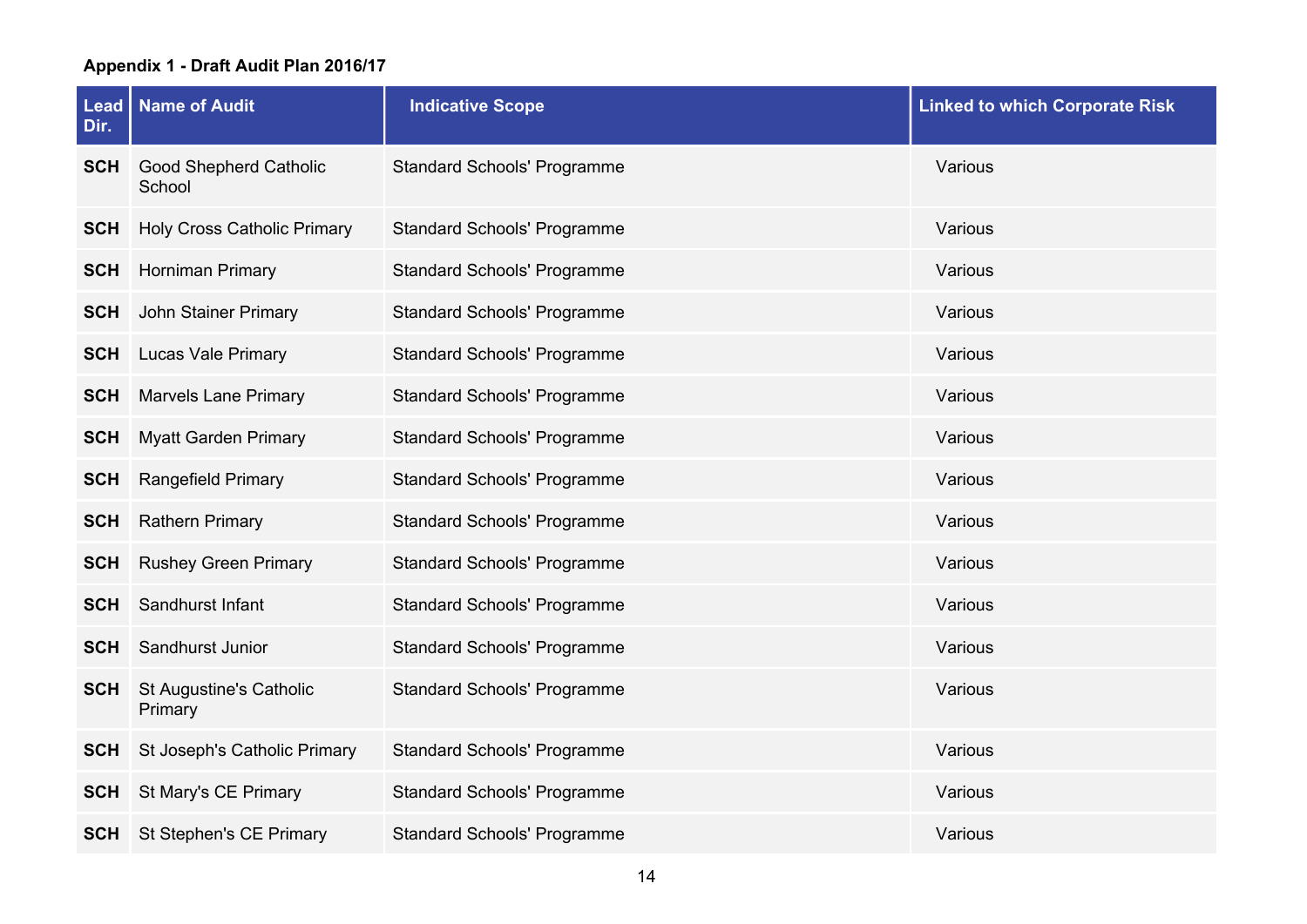| Dir.       | <b>Lead   Name of Audit</b>                           | <b>Indicative Scope</b>                                                                                                                                                                                           | <b>Linked to which Corporate Risk</b> |
|------------|-------------------------------------------------------|-------------------------------------------------------------------------------------------------------------------------------------------------------------------------------------------------------------------|---------------------------------------|
| <b>SCH</b> | <b>Stillness Infant</b>                               | <b>Standard Schools' Programme</b>                                                                                                                                                                                | Various                               |
| <b>SCH</b> | Stillness Jnr                                         | <b>Standard Schools' Programme</b>                                                                                                                                                                                | Various                               |
| <b>SCH</b> | <b>Torridon Infant</b>                                | <b>Standard Schools' Programme</b>                                                                                                                                                                                | Various                               |
| <b>SCH</b> | <b>Torridon Junior</b>                                | <b>Standard Schools' Programme</b>                                                                                                                                                                                | Various                               |
| <b>SCH</b> | <b>Turnham Primary</b>                                | <b>Standard Schools' Programme</b>                                                                                                                                                                                | Various                               |
|            |                                                       | <b>Follow ups</b>                                                                                                                                                                                                 |                                       |
| <b>SCH</b> | Watergate school                                      | Follow up on school recommendations                                                                                                                                                                               | n/a                                   |
| <b>SCH</b> | <b>Adamsrill School</b>                               | Follow up on school recommendations                                                                                                                                                                               | n/a                                   |
| <b>All</b> | Non-Core Financial Follow up                          | Follow-up on 15-16 Non - core financials                                                                                                                                                                          | n/a                                   |
| All        | Core Financial Follow-up                              | Follow-up on 15-16 core financials                                                                                                                                                                                | n/a                                   |
|            |                                                       | TBC. May be independent audit / joint audit with respective partners / LBL audit.                                                                                                                                 |                                       |
| <b>CUS</b> | Oracle - annual audit                                 | To review the arrangement for auditing the security of Oracle in relation to all boroughs (i.e. joint with other<br>boroughs). To see if the Governance, Risk & Control part of the solution is now in operation. |                                       |
| <b>RRE</b> | <b>Pension Collective Investment</b><br>Vehicle (CIV) | To review the arrangements for the auditing of / or audit the Collective Investment Vehicle as a Financial<br>Control Authority registered company of which the Council is a shareholder.                         |                                       |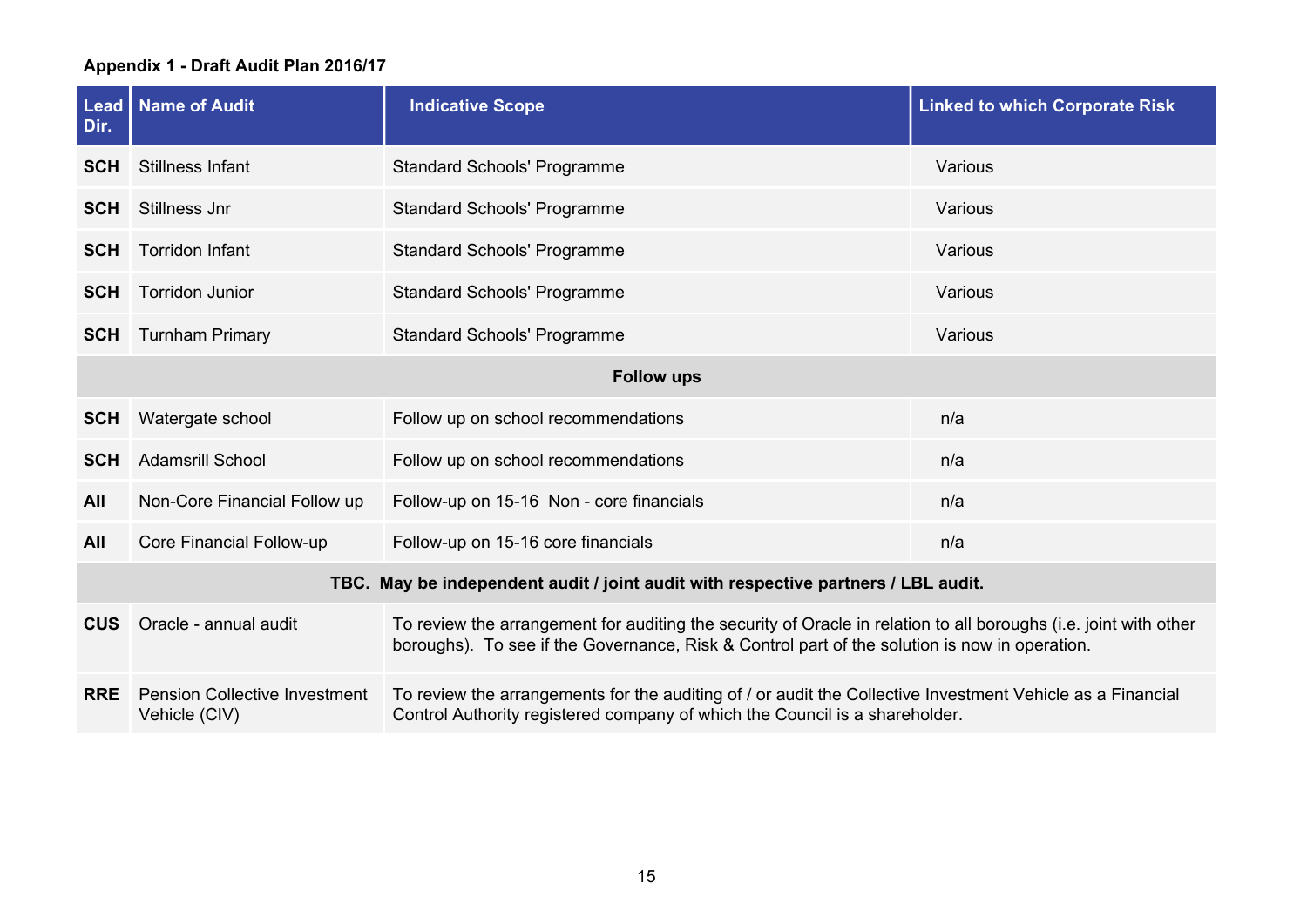Executive Summary for Commissioning and Procurement Board -2015/16



| <b>Internal Audit Assurance Opinion   ▲ Limited</b>                    |  | <b>Risk Headings</b>                     |
|------------------------------------------------------------------------|--|------------------------------------------|
| ★Substantial ● Satisfactory ▲ Limited ■ No Assurance (See glossary for |  | ●   1. Board Governance                  |
| definitions).                                                          |  | $\Box$ 2. Reporting, Monitoring and Adhe |

#### Introduction

The background for this internal audit including the agreed scope and risks identified. are included in the Terms of Reference (ToR) which can be found on page 10.

The findings in this report are by exception. This means only those areas where further management action is required to improve internal control are mentioned

#### Keyfindings that need attention

- The terms of reference for the Commissioning and Procurement Board is still in draft form and also needs to be updated;
- Not all members of the Commissioning and Procurement Board attend meetings requiariv:
- Commissioning and Procurement Board meeting minutes were not available for three meetings held in 2015:
- The criteria of the Council's transformation programme was not formally defined:
- The Commissioning and Procurement Board does not monitor tendering exercises that exceed £50,000;
- The Commissioning and Procurement Board does not evidence the review of risk registers in respect of high risk/or high impact contracts, and
- The Commissioning and Procurement Board did not evidence that gateway reviews were being consistently conducted as required.

#### Are as that worked well

Based on testing conducted by Internal Audit, it was noted that:

- There is a Procurement Handbook in place that demonstrates adherence to applicable EU directives; and
- The Council's processes for commissioning, procurement and contract procedure rules are determined and evidenced as reviewed by the Commissioning and Procurement Board.

| <b>Risk Headings</b>                                                 |  |  |
|----------------------------------------------------------------------|--|--|
| 1. Board Governance                                                  |  |  |
| 2. Reporting, Monitoring and Adherence<br>to the OGC Gateway Process |  |  |
| Total                                                                |  |  |

The follow up for this audit will take place within nine months after the final audit report.

Management are required to update the progress of any Medium recommendations on the Recommendations SharePoint site.

### Changes to the scope

This audit was conducted in line with the agreed Terms of Reference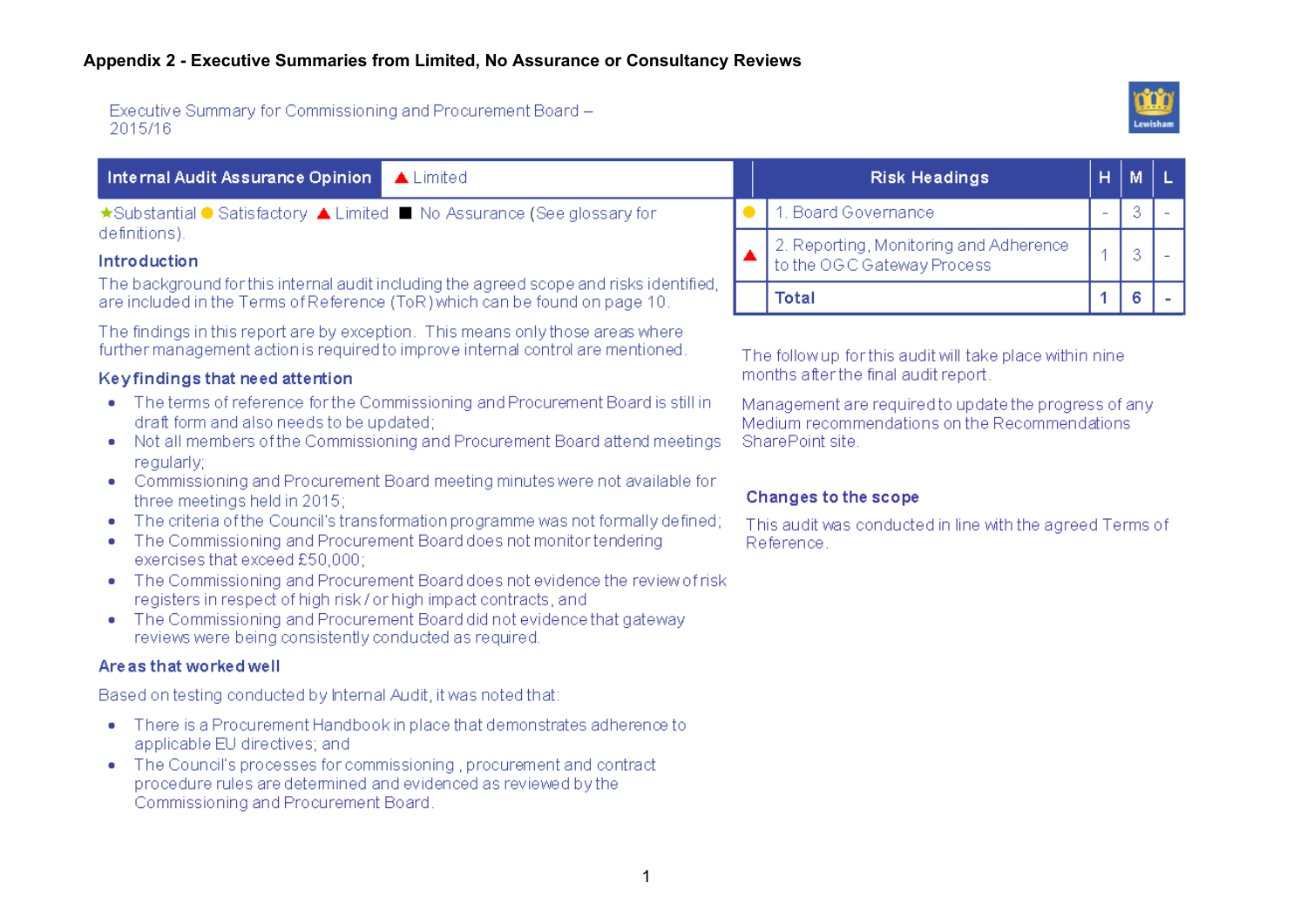### Executive Summary for Adherence to Transaction code 2015-16



|                                                                                                                                | Internal Audit Assurance Opinion   A Limited                                                                     |  | <b>Direction of Travel</b> | N/A | <b>Risk Headings</b>    | н |  |
|--------------------------------------------------------------------------------------------------------------------------------|------------------------------------------------------------------------------------------------------------------|--|----------------------------|-----|-------------------------|---|--|
|                                                                                                                                | ★Substantial ● Satisfactory ▲ Limited ■ No Assurance. (See glossary for definitions).  ▲   1. Publishing of Data |  |                            |     |                         |   |  |
| <b>Introduction</b><br>The background for this internal audit including the agreed scope and risks identified, are $\mathsf L$ |                                                                                                                  |  |                            |     | 2. Verification of data |   |  |
|                                                                                                                                | included in the Terms of Reference (ToR) which can be found on page 7.                                           |  |                            |     | Total                   |   |  |
|                                                                                                                                | The findings in this report are by exception. This means only those areas where further                          |  |                            |     |                         |   |  |

management action is required to improve internal control are mentioned.

### Keyfindings that need attention

- There is no defined process or procedures and policies in place to ensure compliance with the Local Government Transparency Code 2015 (LTGC);
- The required information /data is not being published as required; and
- The information published is not evidenced as verified for accuracy prior to publishing.

### Areas that worked well

Based on testing conducted by Internal Audit, it was noted that:

- The Constitution for the Local Authority is published on the Councils website and
- Expenditure above £500 is published as required.

The follow up for this audit will take place at nine months after the final report.

Management are required to update the progress any Highor Medium recommendations on the Recommendations SharePoint site.

### Changes to the scope

This audit was conducted in line with the agreed Terms of Reference.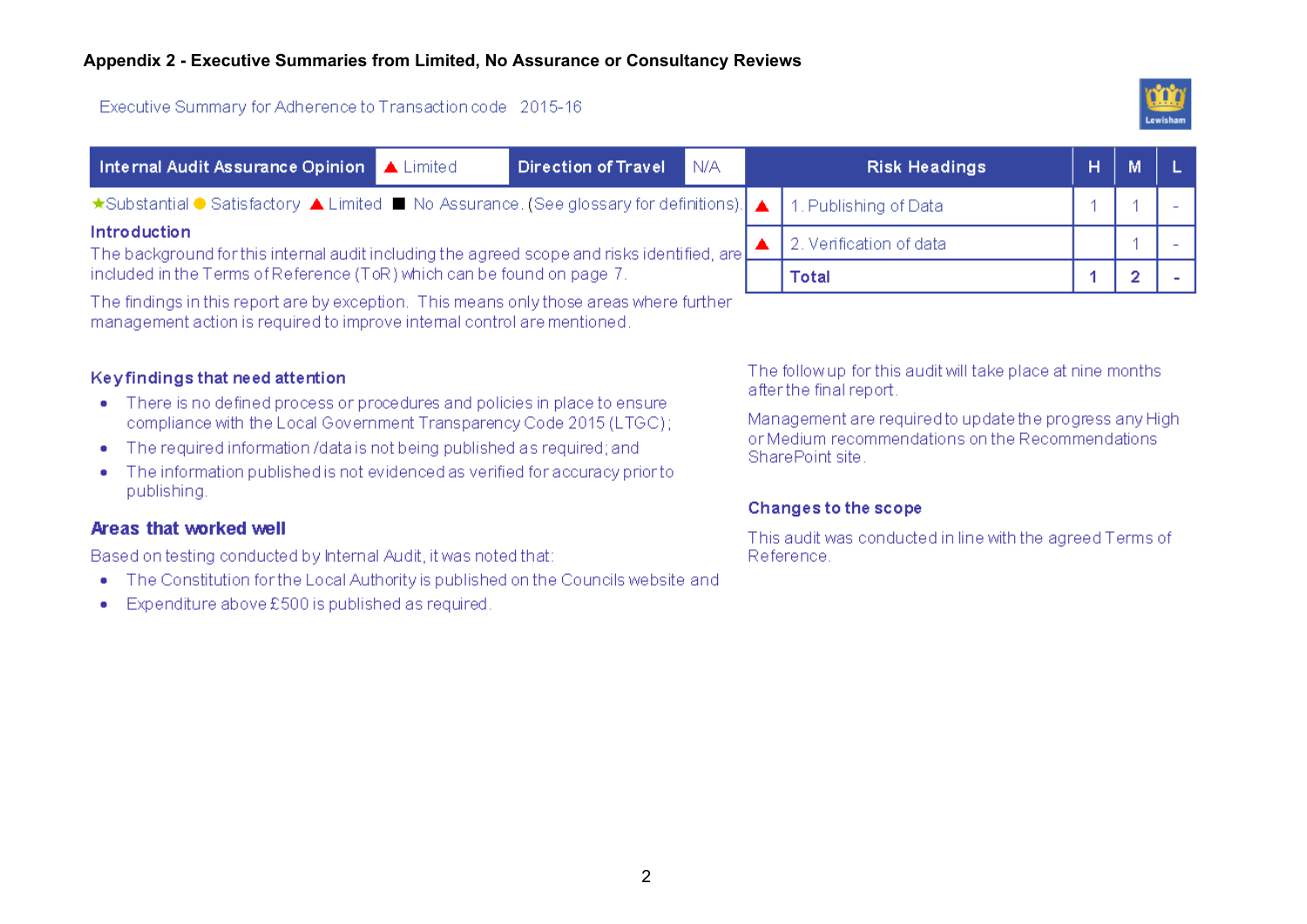## Executive Summary for Client Contribution for Care Provision 2015-16



| Internal Audit Assurance Opinion<br>$\triangle$ Limited                                                                                                                                                                                                                                                | <b>Direction of Travel</b> | $\leftrightarrow$ |                                                                      |                                     | <b>Risk Headings</b>             |                                                           | н  | M              | L              |  |
|--------------------------------------------------------------------------------------------------------------------------------------------------------------------------------------------------------------------------------------------------------------------------------------------------------|----------------------------|-------------------|----------------------------------------------------------------------|-------------------------------------|----------------------------------|-----------------------------------------------------------|----|----------------|----------------|--|
| ★Substantial ● Satisfactory ▲ Limited ■ No Assurance. (See glossary for definitions).<br><b>Introduction</b>                                                                                                                                                                                           |                            |                   |                                                                      | Assessments                         | 1. Eligibility and Financial     |                                                           | 1  | 6              | $\overline{a}$ |  |
| The background for this internal audit including the agreed scope and risks identified, are<br>included in the Terms of Reference (ToR) which can be found on page 18.                                                                                                                                 |                            |                   |                                                                      | 2. Recovery of Client Contributions |                                  |                                                           | ÷. | $\overline{2}$ | 1              |  |
| The findings in this report are by exception. This means only those areas where further                                                                                                                                                                                                                |                            |                   | 3. Deferred Contribution Scheme                                      |                                     | 1                                |                                                           |    |                |                |  |
| management action is required to improve internal control are mentioned. Some of the<br>issues raised in this report are so significant, that if not resolved in a timely manner<br>will result in a no assurance audit report.                                                                        |                            | <b>Total</b>      |                                                                      |                                     | 2                                | 8                                                         | 1. |                |                |  |
| Keyfindings that need attention (**identified in previous audit)                                                                                                                                                                                                                                       |                            |                   |                                                                      |                                     |                                  | Follow up status of previous High & Medium                |    |                |                |  |
| The assessment and benefits procedure notes are dated 2014/2015 and do not<br>۰<br>reflect the changes in the new Care Act;                                                                                                                                                                            |                            |                   | recommendations<br>$\ln$                                             |                                     |                                  |                                                           |    | <b>Not</b>     |                |  |
| Data Protection training for the Assessment and Benefits Team was not evidenced;<br>۰                                                                                                                                                                                                                  |                            |                   | Implemented<br>Superseded<br><b>Progress</b>                         |                                     |                                  |                                                           |    | Implemented    |                |  |
| For eight of the sample of 20 cases referred by Social Services, the Initial needs<br>۰<br>assessments were either not recorded or did not include relevant information needed:                                                                                                                        |                            |                   |                                                                      | 2                                   | $\overline{2}$                   | ÷                                                         |    | 2              |                |  |
| **231 of the initial assessments from 2014/15 were overdue for reassessment and 18<br>initial assessments for 2015/16 were overdue;                                                                                                                                                                    |                            |                   |                                                                      |                                     |                                  | The follow up for this audit will take place at the next  |    |                |                |  |
| **Management does not obtain formal consent from clients in to order to use and<br>۰<br>share their personal information;                                                                                                                                                                              |                            |                   | annual review.<br>Management are required to update the progress any |                                     |                                  |                                                           |    |                |                |  |
| **Forten of the sample of 20 electronic client records examined, only the<br>consolidated report of an initial overview of the clients financial assessment (W6<br>form), had been uploaded;                                                                                                           |                            |                   |                                                                      |                                     | Recommendations SharePoint site. | High or Medium recommendations on the                     |    |                |                |  |
| For three of the sample of 12 leavers. IT access had not been appropriately disabled;<br>۰                                                                                                                                                                                                             |                            |                   |                                                                      | <b>Changes to the scope</b>         |                                  |                                                           |    |                |                |  |
| The Central Debtors Collection Procedure Notes did not reflect the new practices;<br>۰                                                                                                                                                                                                                 |                            |                   |                                                                      |                                     |                                  | This audit was conducted in line with the agreed Terms of |    |                |                |  |
| Some instances were identified where instalment payments were defaulted and were<br>۰<br>not evidenced as adequately monitored or followed up;                                                                                                                                                         |                            |                   |                                                                      | Reference.                          |                                  |                                                           |    |                |                |  |
| Unpaid high value debts (over £10,000) had not been referred to the Legal<br>۰<br>Department for appropriate recovery action, and                                                                                                                                                                      |                            |                   |                                                                      |                                     |                                  |                                                           |    |                |                |  |
| The eligibility criteria for the Defined Contribution Scheme have been under review by<br>Legal Services since April 2015 and are thus not approved. Consequently, Deferred<br>Payments Agreements (DPAs) are not been set up for clients and the Council is<br>unable to place charges on properties. |                            |                   |                                                                      |                                     |                                  |                                                           |    |                |                |  |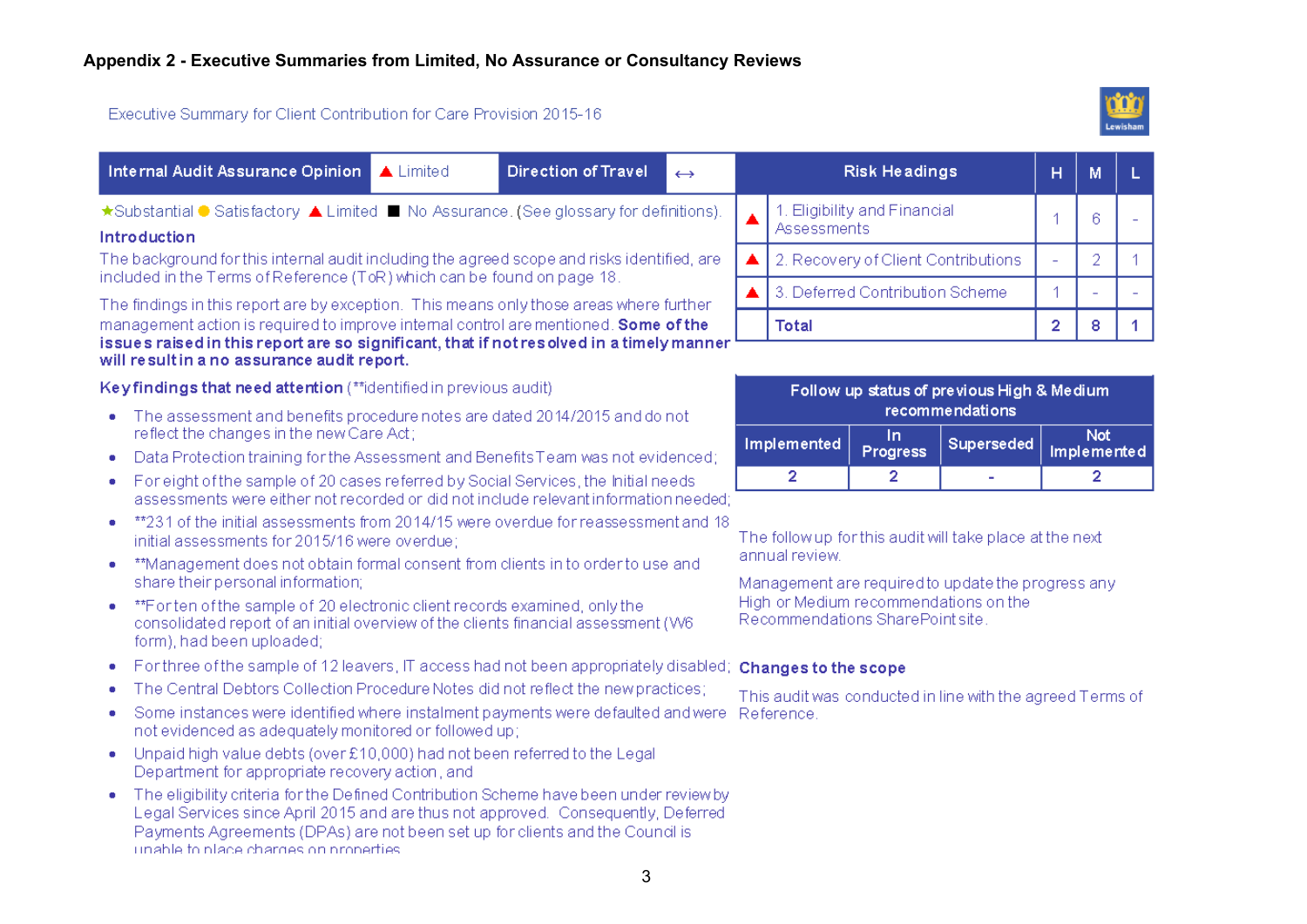### Executive Summary for Banking 2015-16



|                                                                                                                                                                                               | Internal Audit Assurance Opinion                                                                                                                             | $\triangle$ Limited | Direction of Travel | $\leftrightarrow$ |  | <b>Risk Headings</b>                                          | н                        |  |
|-----------------------------------------------------------------------------------------------------------------------------------------------------------------------------------------------|--------------------------------------------------------------------------------------------------------------------------------------------------------------|---------------------|---------------------|-------------------|--|---------------------------------------------------------------|--------------------------|--|
|                                                                                                                                                                                               |                                                                                                                                                              |                     |                     |                   |  | 1. Payments                                                   |                          |  |
|                                                                                                                                                                                               | ★Substantial ● Satisfactory ▲ Limited ■ No Assurance. (See glossary for definitions).                                                                        |                     |                     |                   |  | 2. Cheque Printing and Security                               |                          |  |
| <b>Introduction</b><br>The background for this internal audit including the agreed scope and risks identified, are<br>included in the Terms of Reference (ToR) which can be found on page 10. |                                                                                                                                                              |                     |                     |                   |  | 3. Access to receipting/recording<br>feeder system            | -                        |  |
|                                                                                                                                                                                               | The findings in this report are by exception. This means only those areas where further                                                                      |                     |                     |                   |  | 4. Reconciliations                                            | $\overline{\phantom{0}}$ |  |
|                                                                                                                                                                                               | management action is required to improve internal control are mentioned.                                                                                     |                     |                     |                   |  | <b>Total</b>                                                  |                          |  |
|                                                                                                                                                                                               | Keyfindings that need attention (**identified in previous audit)                                                                                             |                     |                     |                   |  |                                                               |                          |  |
| ۰                                                                                                                                                                                             | **Some of the procedures notes examined need to either be updated, linked to the<br>QMS site or be removed from the site as these were no longer applicable; |                     |                     |                   |  | Follow up status of previous High & Medium<br>recommendations |                          |  |

- Uncleared items were being held as Aim 'exceptions' for up to six months before being moved to the general ledger 'unidentified income' account;
- There was a cumulative balance of £1.683m on the general ledger 'unidentified income' account; and
- . The 'Aim Daily Balancing Summaries' were not up-to-date at the time of audit resulting in delayed bank reconciliations.

### Are as that worked well

Based on testing conducted by Internal Audit, it was noted that:

• Appropriate information was provided to the public on how to make payments.

| Follow up status of previous High & Medium<br>recommendations |                           |                            |                           |  |  |  |  |  |  |
|---------------------------------------------------------------|---------------------------|----------------------------|---------------------------|--|--|--|--|--|--|
|                                                               | Implemented   In Progress | $\vert$ Superseded $\vert$ | <b>Not</b><br>Implemented |  |  |  |  |  |  |
|                                                               |                           |                            |                           |  |  |  |  |  |  |
|                                                               |                           |                            |                           |  |  |  |  |  |  |

The follow up for this audit will take place at the next annual review.

Management are required to update the progress any Highor Medium recommendations on the Recommendations SharePoint site:

### Changes to the scope

This audit was conducted in line with the agreed Terms of Reference.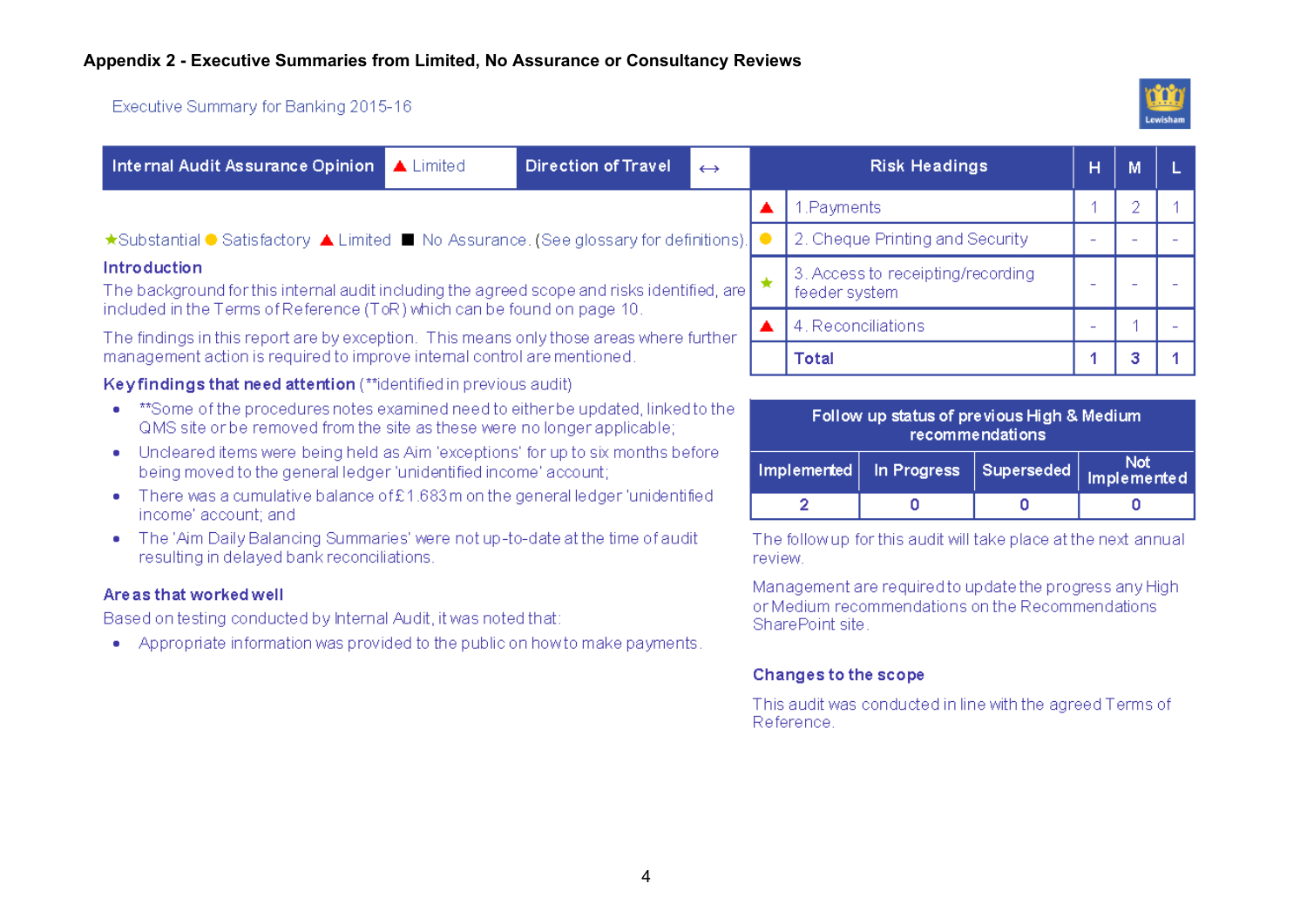Executive Summary for Contract Management- Children's Centres 2015/16



 $\overline{2}$ 

| Overall Internal Audit Assurance Opinion<br>$\triangle$ Limited                                                                                                                                        |                                                                                                                           | <b>Risk Headings</b>                                                                                  | н                        | M |  |  |
|--------------------------------------------------------------------------------------------------------------------------------------------------------------------------------------------------------|---------------------------------------------------------------------------------------------------------------------------|-------------------------------------------------------------------------------------------------------|--------------------------|---|--|--|
| ★Substantial ● Satisfactory ▲ Limited ■ No Assurance (See glossary for                                                                                                                                 |                                                                                                                           | I.Contract and Contract Variation                                                                     |                          |   |  |  |
| definitions).                                                                                                                                                                                          |                                                                                                                           | 2. Payments                                                                                           |                          |   |  |  |
| <b>Introduction</b><br>The background for this internal audit including the agreed scope and risks<br>identified, are included in the Terms of Reference (ToR) which can be found on                   | $\bullet$                                                                                                                 | 3. Contract Monitoring and Management<br>Reporting                                                    | $\overline{\phantom{a}}$ |   |  |  |
| page 9.                                                                                                                                                                                                |                                                                                                                           | <b>Total</b>                                                                                          |                          | 5 |  |  |
| The findings in this report are by exception. This means only those areas where<br>further management action is required to improve internal control are mentioned.<br>Keyfindings that need attention |                                                                                                                           | Follow-up                                                                                             |                          |   |  |  |
| The Service Level Agreement (SLA) with one of the providers had expired;<br>۰<br>SLAs and variations to SLAs were not being formally agreed prior to<br>$\bullet$                                      |                                                                                                                           | The follow up for this audit will take place within nine months from<br>the date of the final report. |                          |   |  |  |
| commencement;<br>Contract payments were not made in a timely manner;<br>$\bullet$                                                                                                                      | Management are required to update the progress of any High or<br>Medium recommendations on the Recommendations SharePoint |                                                                                                       |                          |   |  |  |

- Contract payments were not made in a timely manner;  $\bullet$
- Contract payments (via journal) were not approved appropriately; ۰
- Common Assessment Framework (CAF) reports are not being logged onto the Lewisham CAF database; and
- Service provider activities are not advertised in the Family Services Directory (FSD).

### Are as that worked well

Based on testing conducted by Internal Audit, it was noted that:

- The contract monitoring arrangements are detailed in the contract specification document;
- The Service Level Agreements were evidenced as being reviewed by Legal Services, and
- Detailed quantitative and qualitative information is included in quarterly reporting templates.

# **Changes to the scope**

site.

This audit was conducted in line with the agreed Terms of Reference.

5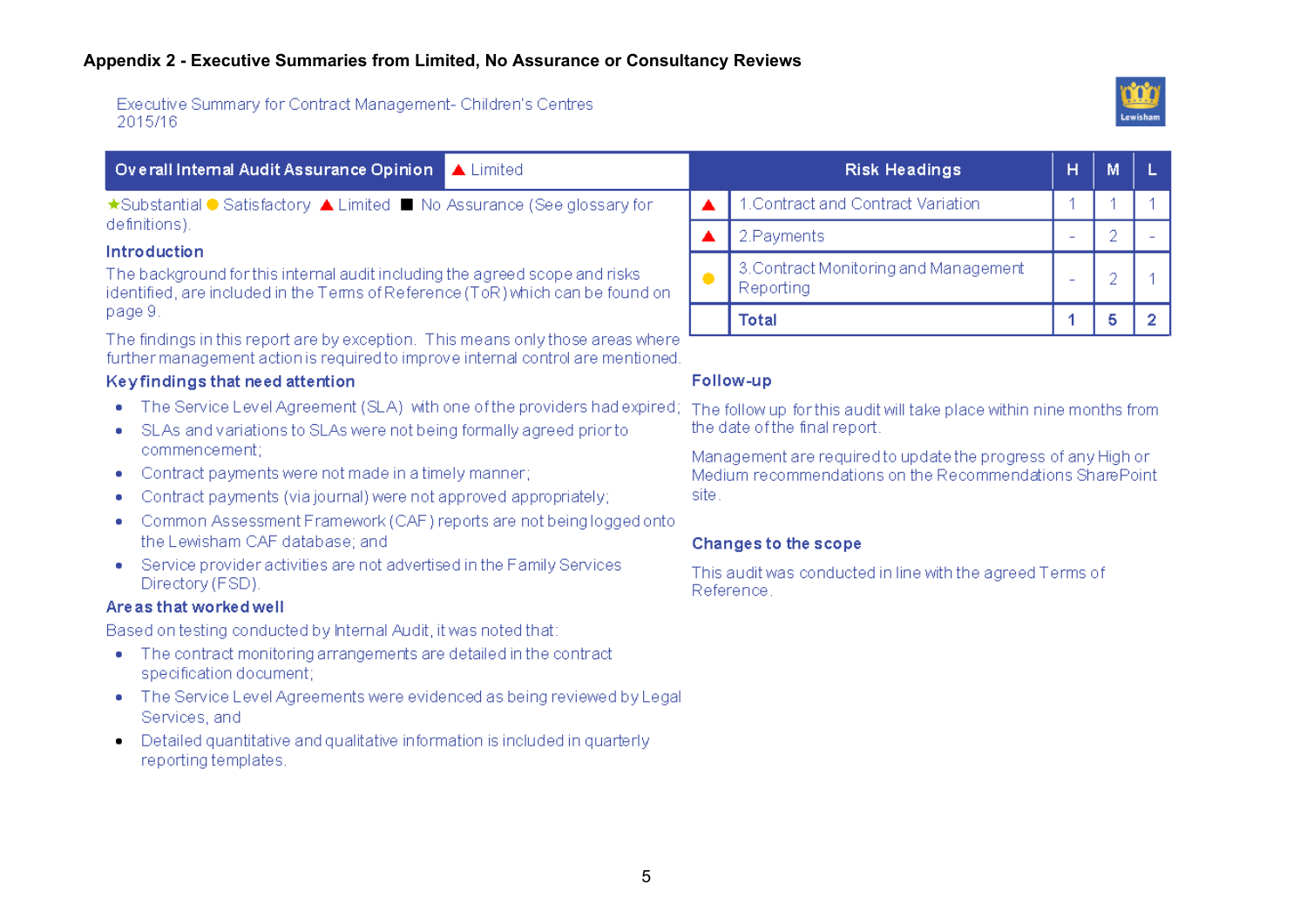Executive Summary for Backup and Business Continuity for Adult Social Care System 2015/16



### Internal Audit Assurance Opinion A Limited

★ Substantial ● Satisfactory ▲ Limited ■ No Assurance. (See glossary for definitions).

#### Introduction

The Liquidlogic Adults' Social Care System (LAS) manages the key processes of the adult social services function, supporting over 7,000 clients with an annual spend £81.5m as at 2014/15 financial vear end.

The background for this internal audit including the agreed scope and risks identified. are included in the Terms of Reference (ToR) which can be found on page 8

The findings in this report are by exception. This means only those areas where further management action is required to improve internal control are mentioned.

### Keyfindings that need attention

- There is no formalised disaster recovery plan and procedures for the Adult Social Care Application;
- There is no evidence to confirm the adequacy of backups for the application: and
- The Disaster Recovery risk assessment/business impact assessment for all the ٠ systems, including the Social Care system, was not up to date

### Are as that worked well

Based on testing conducted by Internal Audit, it was noted that:

- The IT Section are aware of the current challenges regarding Disaster Recovery and Backups for the Social Health Care System; and
- They are planning to address these issues through a Shared ICT Service with LB Brent starting in April 2016.

| <b>Risk Headings</b>                                                  |  |  |
|-----------------------------------------------------------------------|--|--|
| 1. Backups                                                            |  |  |
| 2. Disaster Recovery Plan (DRP) and<br>Business Continuity Plan (BCP) |  |  |
| Total                                                                 |  |  |

#### Follow-up

The follow up for this audit will take place within nine months from the date of the final report.

Management are required to update the progress of any High or Medium recommendations on the Recommendations SharePoint site

### Changes to the scope

This audit was conducted in line with the agreed Terms of Reference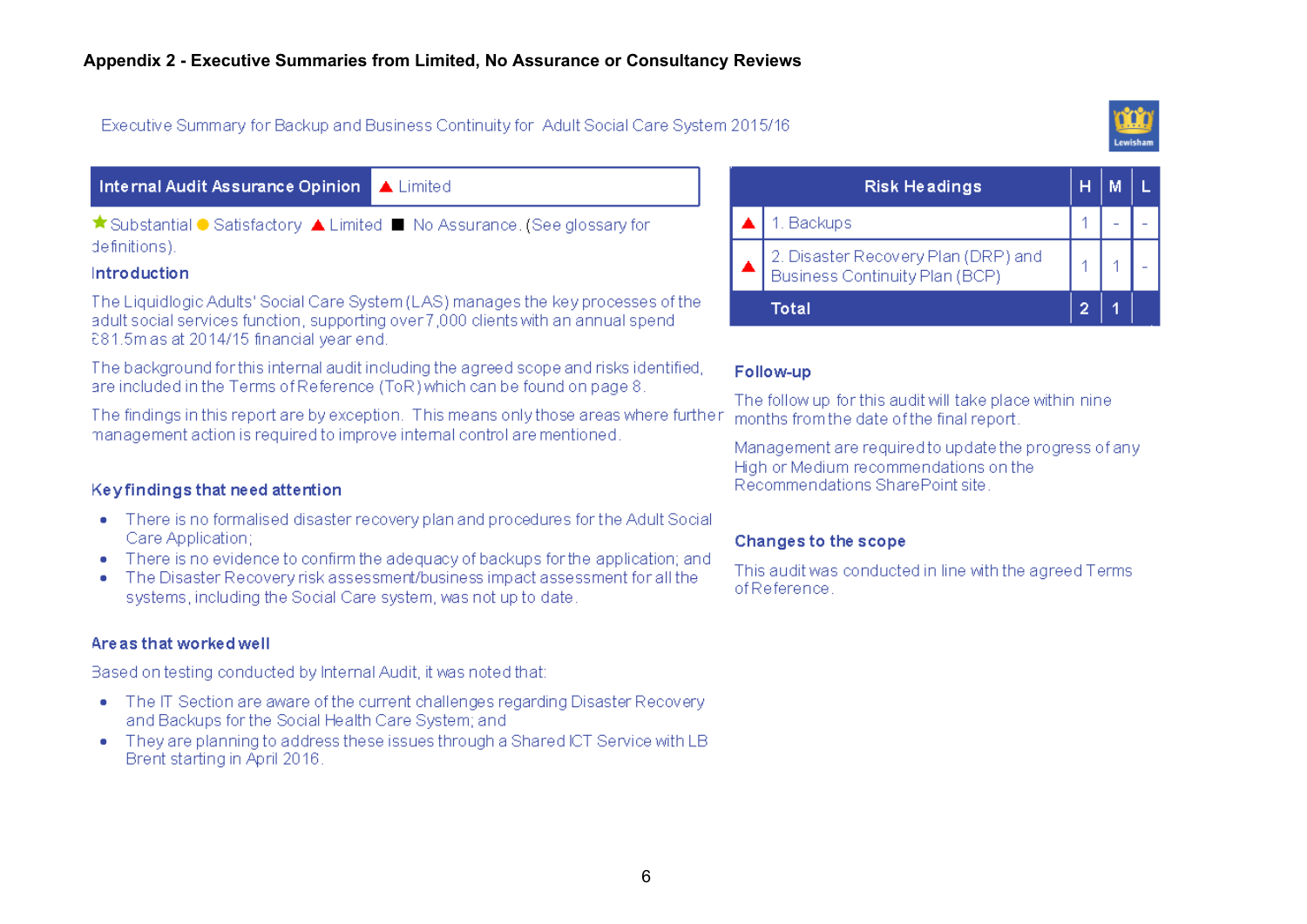#### Executive Summary for Contract Management-Learning Disability 2015/16



#### Overall Internal Audit Assurance Opinion  $\triangle$  1 imited ★Substantial ● Satisfactory ▲ Limited ■ No Assurance (See glossary for definitions).

Introduction

The background for this internal audit including the agreed scope and risks identified, are included in the Terms of Reference (ToR) which can be found on page 8.

The findings in this report are by exception. This means only those areas where further management action is required to improve internal control are mentioned.

### Keyfindings that need attention

- One contract was formally agreed after the commencement date:
- The deed of variation to the price schedule was not signed by a representative of the Council as evidence of agreement. It was also not dated:
- Incorrect payments (underpayments) were made for six out often invoices  $\bullet$ between April and September 2015:
- Quarterly reporting is not being performed by the service provider as required;
- Service user and carer satisfaction surveys have not been performed or reported to the Council by the service provider.
- The Council does not perform periodic audits of the service provided; and
- Quarterly operational meetings are not held with the service provider. ۰

### Are as that worked well

Based on testing conducted by Internal Audit, it was noted that:

- The contract monitoring arrangements are detailed in the contract specification document;
- The Framework Agreement was evidenced as being reviewed by Legal Services, and
- Outcomes and performance measures are specified in the contract  $\bullet$ documentation.

| <b>Risk Headings</b>                               | н | м |  |
|----------------------------------------------------|---|---|--|
| 1. Contract and Contract Variation                 |   |   |  |
| 2.Payments                                         |   |   |  |
| 3. Contract Monitoring and Management<br>Reporting |   |   |  |
| Total                                              |   |   |  |

#### Follow-up

The follow up for this audit will take place within nine months from the date of the final report.

Management are required to update the progress of any High or Medium recommendations on the Recommendations SharePoint site.

### Changes to the scope

This audit was conducted in line with the agreed Terms of Reference.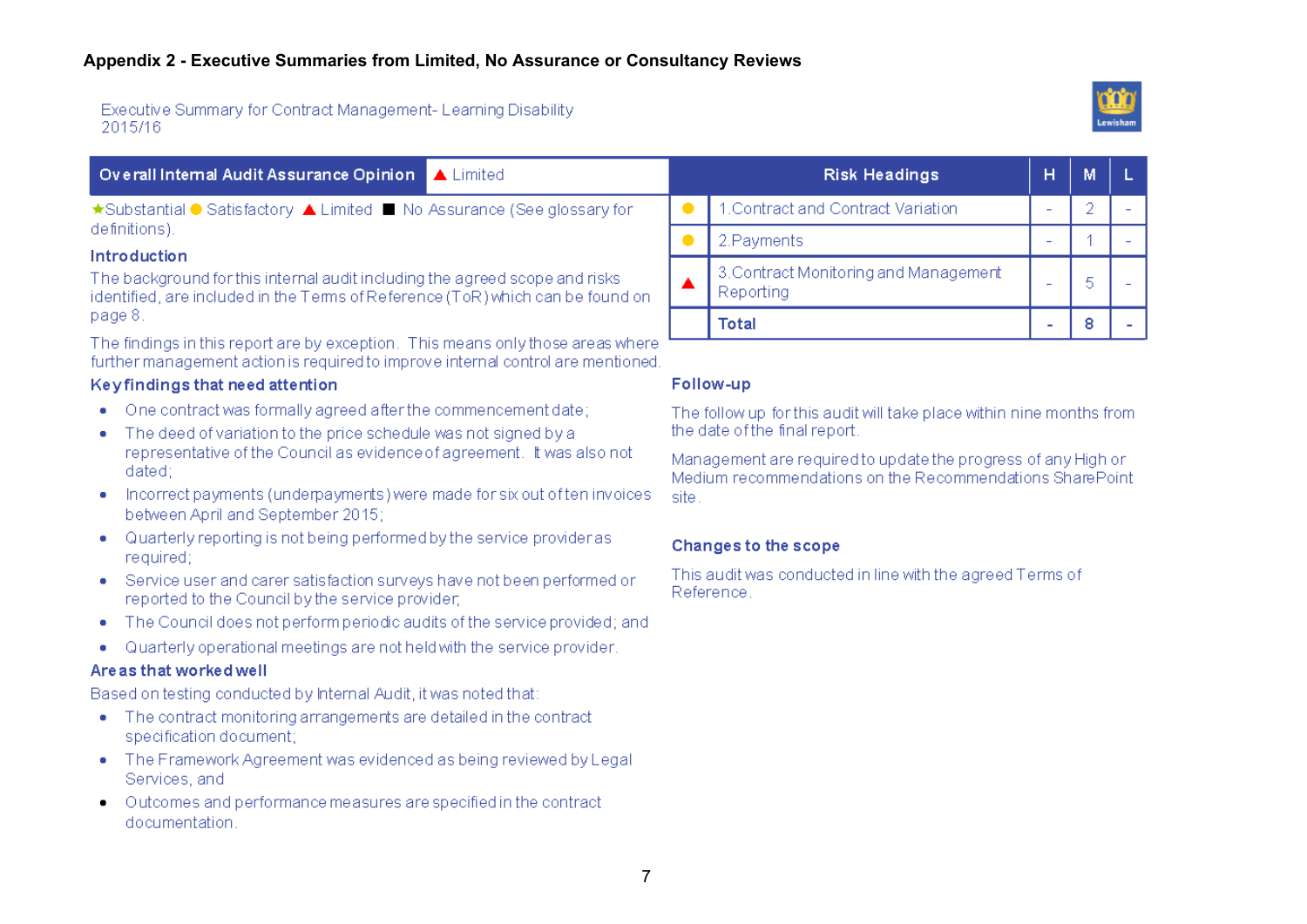# **Appendix 3 - Follow up results**

| <b>Lead</b><br>Dir. | <b>Audit Followed Up</b><br>(Corporate)                 | <b>Opinion</b> | <b>Final Rpt</b><br><b>Date</b> | F/up Rpt<br><b>Date</b> | Impl'd         | $\ln$<br><b>Progress</b> | Supers'd | <b>Not</b><br>Impl'd | <b>Total</b>   |
|---------------------|---------------------------------------------------------|----------------|---------------------------------|-------------------------|----------------|--------------------------|----------|----------------------|----------------|
| <b>RRE</b>          | Payroll 2014/15                                         | Satisfactory   | 12/05/15                        | 11/04/16                | $\overline{7}$ | 1                        |          |                      | 8              |
| <b>RRE</b>          | Programme & Project Mngmt                               | Satisfactory   | 29/06/15                        | 11/04/16                | 3              | $\mathbf{1}$             |          |                      | 4              |
| <b>RRE</b>          | <b>Pensions 2014/15</b>                                 | Satisfactory   | 31/03/15                        | 01/04/16                | $\overline{7}$ | $\mathbf 1$              |          | 1                    | 9              |
| <b>RRE</b>          | Capital Expenditure 14/15                               | Satisfactory   | 24/06/15                        | 22/03/16                | 4              | $\mathbf{1}$             |          |                      | $5\phantom{1}$ |
| <b>RRE</b>          | <b>Budget Monitoring 14/15</b>                          | Satisfactory   | 29/04/16                        | 01/03/16                | 3              | 3                        |          |                      | 6              |
| <b>CUS</b>          | Housing Benefit 14/15                                   | Satisfactory   | 30/06/15                        | 21/04/16                | $\mathbf 1$    | 1                        |          |                      | $\mathbf{3}$   |
| <b>CUS</b>          | Banking 14/15                                           | Limited        | 10/06/15                        | 07/03/16                | $\overline{2}$ |                          |          |                      | $\mathbf{2}$   |
| <b>COM</b>          | <b>Public Health Contracts</b>                          | Satisfactory   | 29/06/15                        | 15/04/16                | $\mathbf 1$    | $\overline{2}$           |          | 1                    | 4              |
| <b>COM</b>          | <b>Client Contributions for Care</b><br>Provision 14-15 | Limited        | 30/06/15                        | 01/04/16                | $\overline{2}$ | $\overline{2}$           |          | $\overline{2}$       | 6              |
| <b>CYP</b>          | Payments for 2-4 year olds                              | Substantial    | 24/06/15                        | 07/03/16                | 1              | 1                        |          |                      | 2 <sup>2</sup> |
|                     |                                                         | <b>Total</b>   |                                 |                         | 31             | 13                       |          | 5                    | 49             |
|                     |                                                         |                |                                 |                         |                |                          |          |                      |                |
| Lead<br>Dir.        | <b>Audit Followed up</b><br>(School)                    | <b>Opinion</b> | <b>Final Rpt</b><br><b>Date</b> | F/up Rpt<br><b>Date</b> | Impl'd         | $\ln$<br><b>Progress</b> | Supers'd | <b>Not</b><br>Impl'd | <b>Total</b>   |
| <b>SCH</b>          | <b>Watergate Special School</b>                         | Limited        | 11/08/15                        | 09/05/16                | 11             |                          |          |                      | 13             |

**Total 11 7 - 1 19**

**SCH** Adamsrill Primary School Limited 26/08/15 26/04/16 9 5 2 16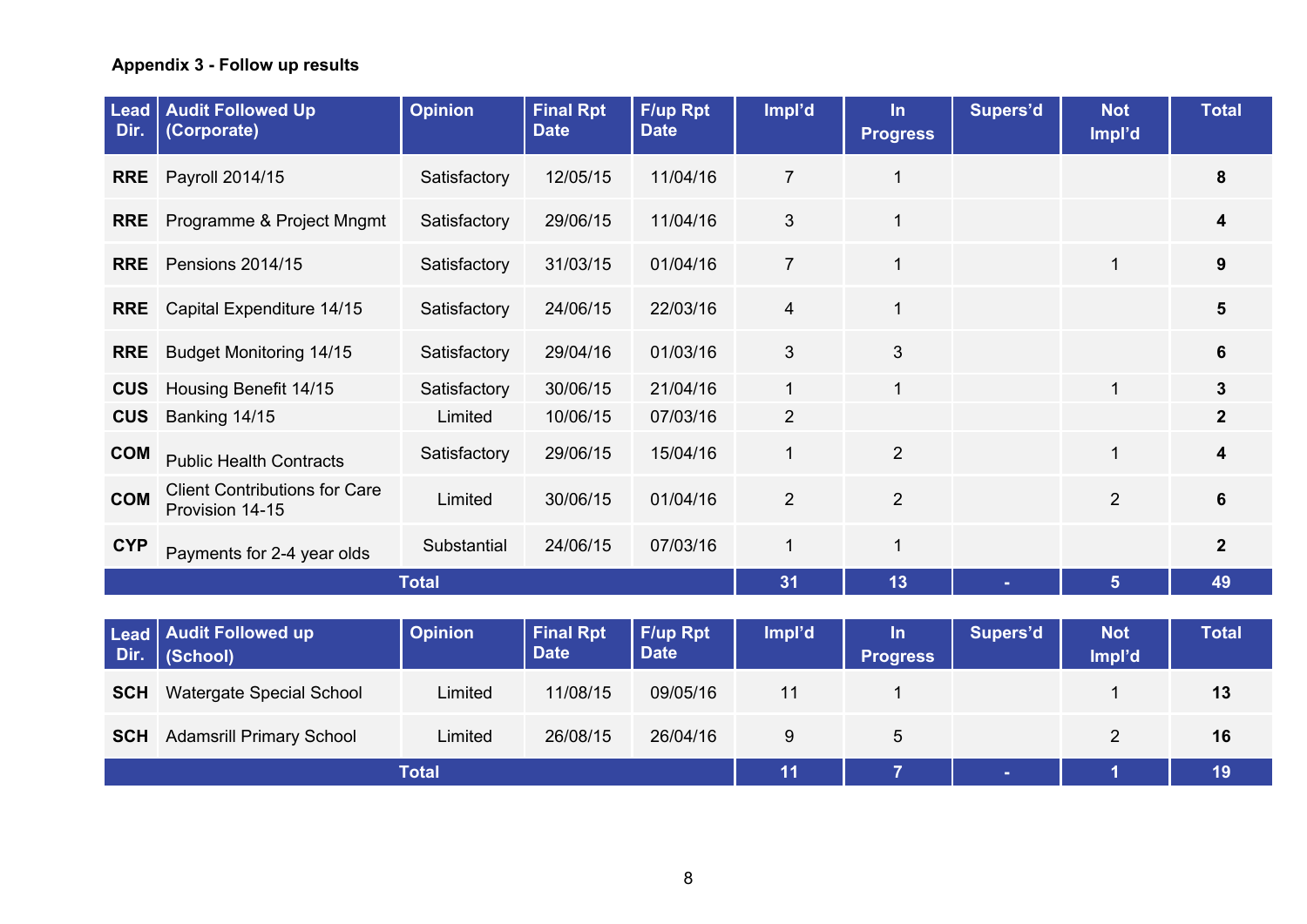# **Appendix 4 – Status of Recommendations**

| Dir.       | <b>Name of Audit (Corporate)</b>                                           | <b>Opinion</b> | <b>Final</b><br><b>Report</b><br><b>Date</b> | <b>Recs</b><br><b>Overdue</b> | $2+$<br>chgs | Re-<br>opened at<br>F/up | Re-<br>occurring<br>(core only) | <b>Comment</b>                             |
|------------|----------------------------------------------------------------------------|----------------|----------------------------------------------|-------------------------------|--------------|--------------------------|---------------------------------|--------------------------------------------|
| <b>RRE</b> | <b>Budget Setting 15-16</b>                                                | Satisfactory   | 01/03/16                                     | $\mathbf{1}$                  |              |                          | $\mathbf 1$                     |                                            |
| <b>RRE</b> | Capital Expenditure 14-15                                                  | Satisfactory   | 24/06/15                                     | $\mathbf{1}$                  |              |                          | $\mathbf{1}$                    |                                            |
| <b>RRE</b> | Main Accounting 14-15                                                      | Satisfactory   | 18/06/15                                     |                               | 1            |                          |                                 | Changed 4 times                            |
| <b>RRE</b> | Pensions 2015/16                                                           | Satisfactory   | 01/04/16                                     |                               |              |                          | $\overline{2}$                  |                                            |
| <b>RRE</b> | Procurement 14-15                                                          | Satisfactory   | 24/07/15                                     | $\sqrt{3}$                    |              |                          |                                 |                                            |
| <b>RRE</b> | Programme and Project<br>Management (14-15)                                | Satisfactory   | 29/06/15                                     |                               |              |                          |                                 |                                            |
| <b>RRE</b> | Project Management - Governance<br>and Project Review Group (PRG)<br>13/14 | Satisfactory   | 16/07/14                                     |                               | 3            | $\overline{\mathbf{4}}$  |                                 | Changed 2 times                            |
| <b>RRE</b> | <b>Risk Management</b>                                                     | Satisfactory   | 17/12/15                                     | $\overline{2}$                |              |                          |                                 |                                            |
| <b>CUS</b> | Accounts Payable 14-15                                                     | Limited        | 11/06/15                                     |                               | $\mathbf{1}$ |                          |                                 | Changed 3 times                            |
| <b>CUS</b> | Accounts Receivable 15-16                                                  | Limited        | 15/01/16                                     | $\overline{2}$                |              |                          | $\overline{2}$                  |                                            |
| <b>CUS</b> | Banking 15-16                                                              | Limited        | 07/03/16                                     |                               |              |                          | $\mathbf{1}$                    |                                            |
| <b>CUS</b> | <b>Business Continuity Plans - ICT</b><br>and Telephony                    | Satisfactory   | 06/07/15                                     |                               | $\mathbf{1}$ |                          |                                 | Changed 2 times                            |
| <b>CUS</b> | <b>Business Rates 15-16</b>                                                | Satisfactory   | 30/04/16                                     | $\mathbf{1}$                  |              |                          |                                 |                                            |
| <b>CUS</b> | <b>Client Contributions for Care</b><br>Provisions 15-16                   | Limited        | 01/04/16                                     | $\overline{2}$                |              |                          | 3                               |                                            |
| <b>CUS</b> | Council Tax 15/16                                                          | Satisfactory   | 30/04/16                                     | $\mathbf{1}$                  |              |                          |                                 |                                            |
| <b>CUS</b> | Disaster Recovery for ICT<br>Infrastructure                                | Limited        | 19/04/13                                     | $\overline{2}$                | 3            |                          |                                 | 1 - Changed 2 times<br>2 - Changed 3 times |
| <b>CUS</b> | <b>Payments Centre</b>                                                     | Satisfactory   | 26/09/13                                     |                               | $\mathbf{1}$ | 1                        |                                 | Changed 4 times                            |
| <b>CUS</b> | Registrars 15-16                                                           | Satisfactory   | 30/06/16                                     |                               | 1            |                          |                                 | Changed 3 times                            |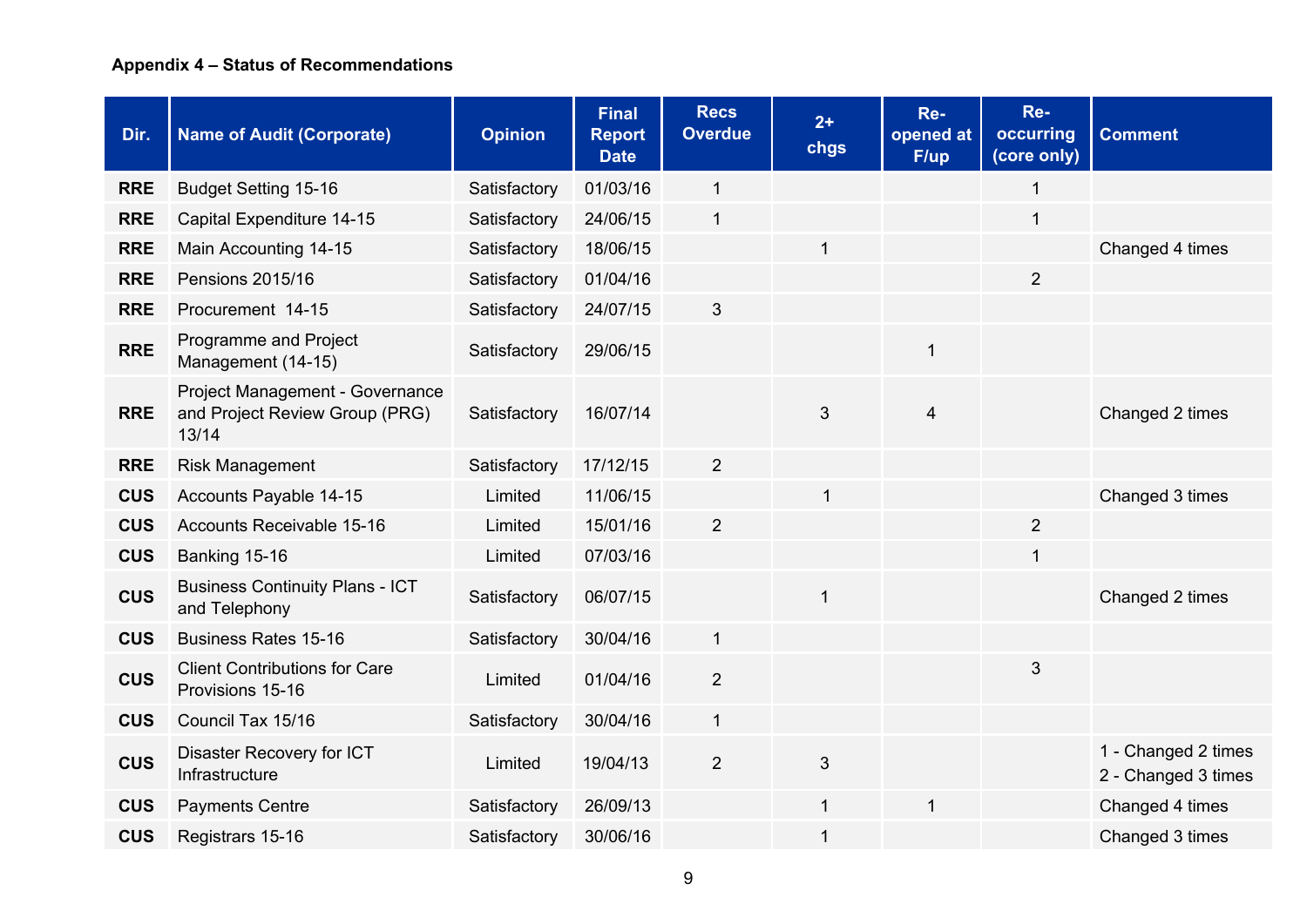# **Appendix 4 – Status of Recommendations**

| Dir.                | <b>Name of Audit (Corporate)</b>                            | <b>Opinion</b> | <b>Final</b><br><b>Report</b><br><b>Date</b> | <b>Recs</b><br><b>Overdue</b> | $2+$<br>chgs   | Re-<br>opened at<br>F/up | Re-<br>occurring<br>(core only) | <b>Comment</b>   |
|---------------------|-------------------------------------------------------------|----------------|----------------------------------------------|-------------------------------|----------------|--------------------------|---------------------------------|------------------|
| <b>CUS</b>          | SharePoint 14-15                                            | Satisfactory   | 13/10/15                                     | $\mathbf{1}$                  |                |                          |                                 |                  |
| <b>RRE</b><br>(COM) | <b>Budget Setting 15-16</b>                                 | Satisfactory   | 01/03/16                                     | $\overline{2}$                |                |                          | $\overline{2}$                  |                  |
| <b>COM</b>          | <b>Client Contributions for Res and</b><br>Dom care 14-15   | Limited        | 30/06/15                                     | $\mathbf{1}$                  |                |                          |                                 |                  |
| <b>COM</b>          | <b>Client Contributions for Res and</b><br>Dom care 15-16   | Limited        | 01/04/16                                     |                               |                |                          | 3                               |                  |
| <b>COM</b>          | Learning Disability Respite -<br><b>Contract Management</b> | Limited        | 14/03/16                                     | 8                             |                |                          |                                 |                  |
| <b>COM</b>          | Payments to Adult Care Providers<br>2014-15                 | Satisfactory   | 18/06/15                                     | $\mathbf{1}$                  |                | $\mathbf{1}$             |                                 | ICB reopened rec |
| <b>COM</b>          | <b>Public Health Contracts</b>                              | Satisfactory   | 29/06/15                                     |                               |                | 3                        |                                 |                  |
| <b>COM</b>          | South London and Maudsley NHS<br>(SLaM)                     | Satisfactory   | 14/07/15                                     | $\mathfrak{S}$                |                |                          |                                 |                  |
| <b>CYP</b>          | <b>Children's Centres Contract</b><br>Management            | Limited        | 14/04/16                                     | $\mathfrak{S}$                |                |                          |                                 |                  |
| <b>CYP</b>          | <b>Estate Management Statutory</b><br>Maintenance           | Satisfactory   | 06/12/13                                     | $\mathbf{1}$                  | $\mathbf{1}$   |                          |                                 | Changed 6 times. |
| <b>CYP</b>          | Payments for 2-4 year olds                                  | Substantial    | 24/06/15                                     |                               | $\mathbf{1}$   |                          |                                 | Changed 2 times  |
| <b>CYP</b>          | Payments to Care Providers and<br>Foster Carers 14-15       | Satisfactory   | 09/06/15                                     |                               | $\overline{2}$ |                          |                                 | Changed 3 times  |
| <b>CYP</b>          | School Catering Contract - client<br>monitoring             | Satisfactory   | 09/07/14                                     | $\mathbf{1}$                  | $\mathbf{1}$   |                          |                                 | Changed 3 times  |
| <b>CYP</b>          | <b>Youth Service</b>                                        | Satisfactory   | 01/07/15                                     | $\mathbf{1}$                  |                |                          |                                 |                  |
| <b>Total</b>        |                                                             |                |                                              | 37                            | 16             | 10                       | 15                              |                  |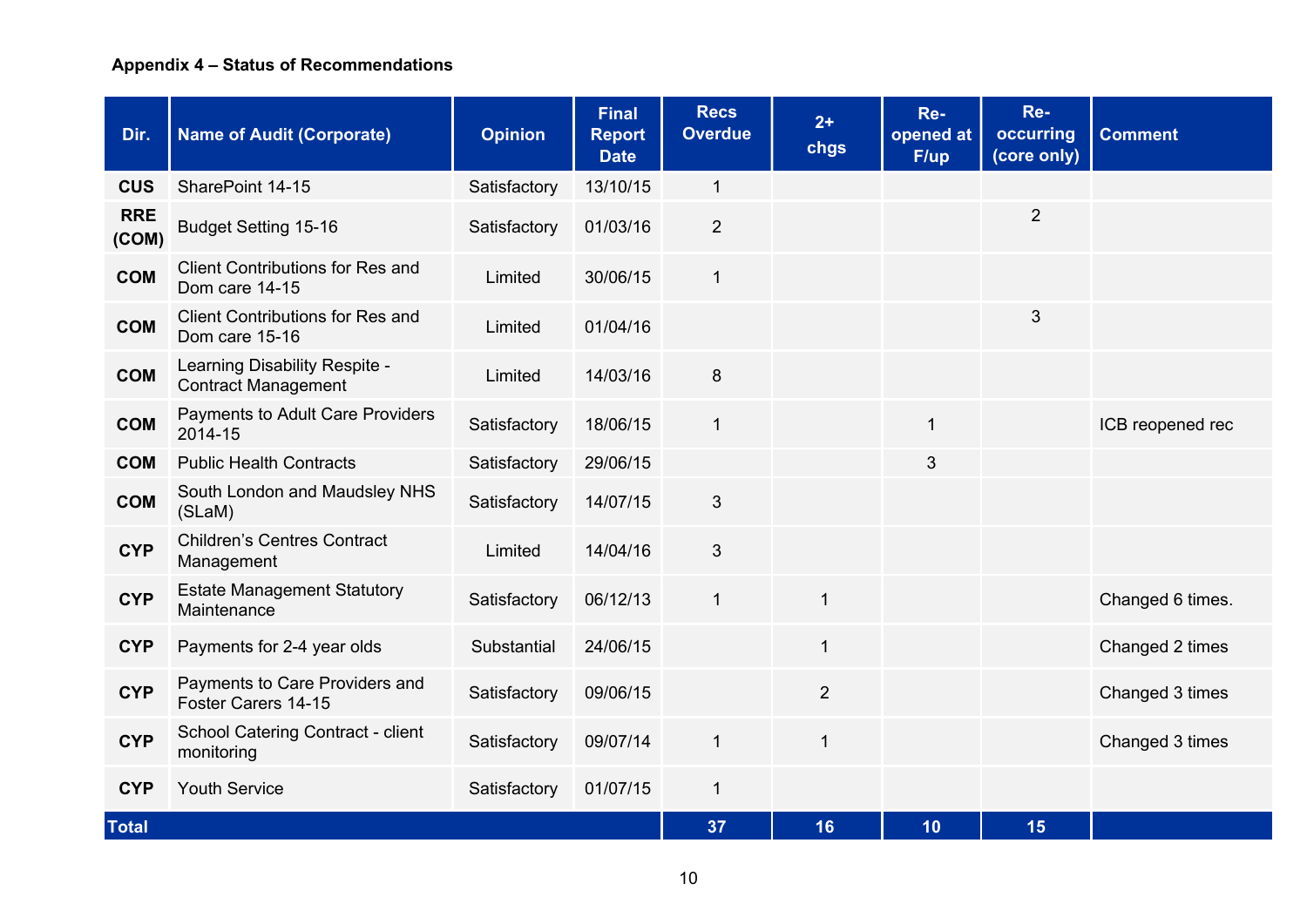| Dir.       | <b>Name of Audit (School)</b>                    | <b>Opinion</b> | <b>Final</b><br><b>Report</b><br><b>Date</b> | <b>Recs</b><br><b>Overdue</b> | $2+$<br>chgs | <b>Re-opened</b><br>at F/up | <b>Comment</b>                             |
|------------|--------------------------------------------------|----------------|----------------------------------------------|-------------------------------|--------------|-----------------------------|--------------------------------------------|
| <b>SCH</b> | Adamsrill Primary School 15/16                   | Limited        | 26/08/15                                     | 1                             |              | 6                           | Follow up complete                         |
| <b>SCH</b> | All Saints Primary 14-15                         | Satisfactory   | 11/03/15                                     | 1                             |              |                             |                                            |
| <b>SCH</b> | Althelney Primary 15/16                          | Satisfactory   | 10/03/16                                     | $\overline{4}$                |              |                             |                                            |
| <b>SCH</b> | <b>Brent Knoll Special 14/15</b>                 | Satisfactory   | 19/12/14                                     | $\mathbf 1$                   | 1            |                             | Changed 2 times                            |
| <b>SCH</b> | Chelwood Nursery 15-16                           | Satisfactory   | 22/10/15                                     | 3                             | 1            |                             | Changed 2 times                            |
| <b>SCH</b> | Coopers Lane Primary 14-15                       | Substantial    | 26/02/15                                     | $\mathbf 1$                   |              |                             |                                            |
| <b>SCH</b> | Elfrida Primary School 14-15                     | Limited        | 05/03/15                                     |                               | 1            | $\mathbf{1}$                |                                            |
| <b>SCH</b> | <b>Forster Park Primary</b>                      | Substantial    | 27/01/16                                     | 5                             |              |                             |                                            |
| <b>SCH</b> | Holbeach School 15-16                            | Satisfactory   | 03/02/16                                     | 10                            |              |                             |                                            |
| <b>SCH</b> | Kender School 15-16                              | Satisfactory   | 06/07/15                                     | $\mathbf 1$                   |              |                             |                                            |
| <b>SCH</b> | <b>Launcelot Primary</b>                         | Satisfactory   | 23/02/16                                     | 6                             |              |                             | 1 - Changed 2 times<br>1 - Changed 3 times |
| <b>SCH</b> | Our Lady and St Philip Neri 15-16                | Satisfactory   | 04/02/15                                     | 10                            |              |                             |                                            |
| <b>SCH</b> | Sedgehill 15-16                                  | Satisfactory   | 30/04/16                                     | $\mathbf{1}$                  |              |                             |                                            |
| <b>SCH</b> | St James Hatcham 14-15                           | Satisfactory   | 26/02/15                                     | 9                             |              |                             |                                            |
| <b>SCH</b> | St Mary Magdalen's Catholic Primary<br>$15 - 16$ | Satisfactory   | 02/07/15                                     | $\overline{2}$                |              |                             |                                            |
| <b>SCH</b> | St Michael's Cof E Primary School                | Substantial    | 30/11/15                                     | 3                             |              |                             |                                            |
| <b>SCH</b> | St Saviours RC Primary School 14-15              | Substantial    | 30/04/15                                     | $\overline{2}$                |              |                             |                                            |
| <b>SCH</b> | Sydenham Schools 15-16                           | Substantial    | 27/11/15                                     | $\overline{2}$                |              |                             |                                            |
| <b>SCH</b> | Torridon Junior School 13-14                     | Substantial    | 07/04/14                                     | 1                             |              |                             |                                            |